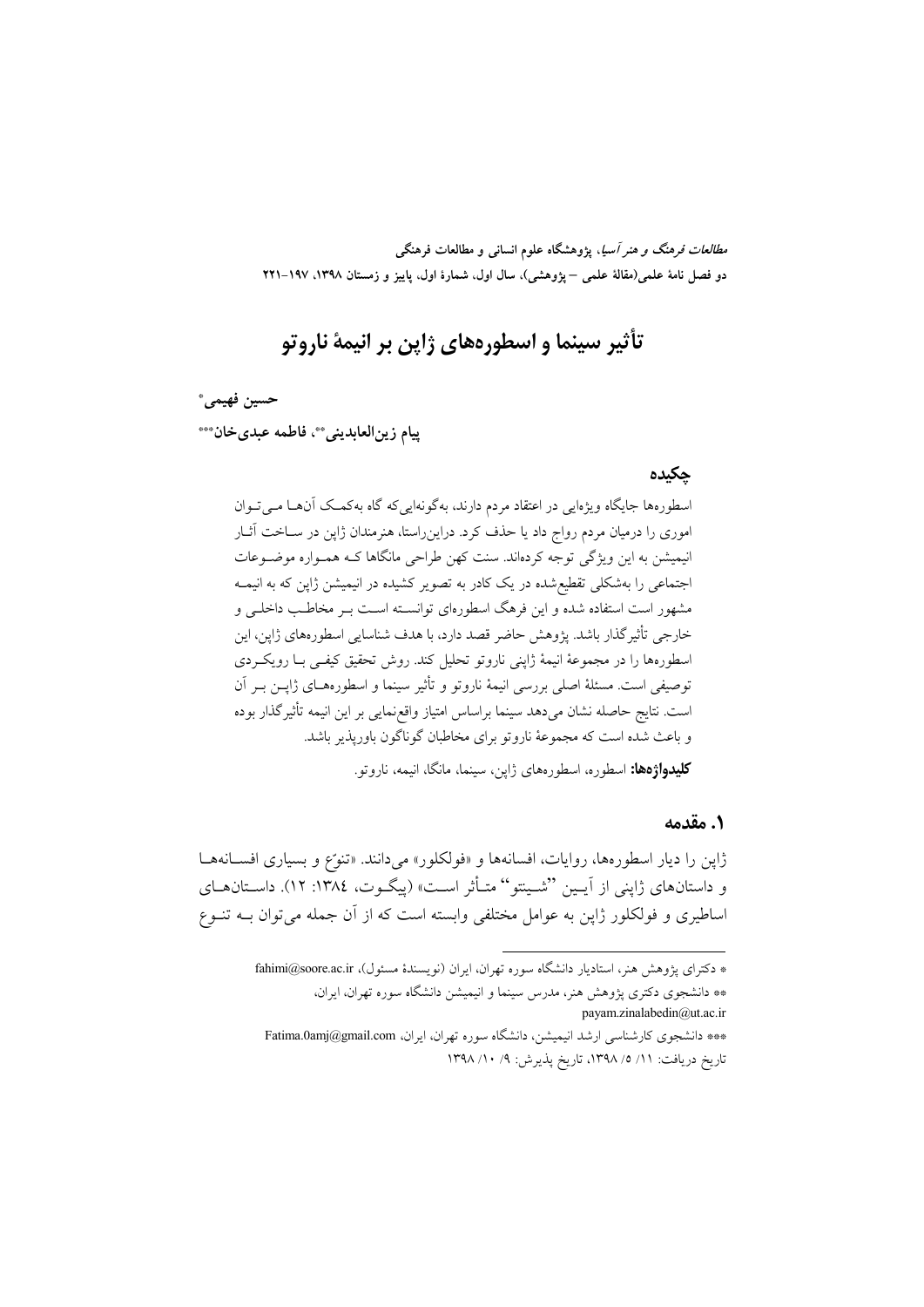شرایط اقلیمی و جغرافیایی ژاپن اشاره کرد. در شینتو،ٰ دین باستانی ژاپـن و فرهنـگ کهـن این کشور، خدای یگانه جایگاهی ندارد و خدایان متعدد با اسـامی مختلـف و نقـش۵حـای دون، معمولي، و بالامرتبه وجود دارد. خدايان ژاپني آنترويومورفيـک (antropomorfic) يــا انسان پیکرند؛ یعنی ظاهر، اندیشه، سخن گفتن، و کردارشان بـه انســانهــا شــباهت دارد. در میان این تنوع خدایی، خدایانی با کالبدهای انسـانی، حیـوانی، هیـولایی، ماهیـت نـورانی، ترکيبي، مافوق طبيعي، نباتي، جمادي، و غيره يافت مـي شــوند. بخشــي از ايــن خــدايان و کامیها (Kami) که در انیمههای ژاپن بهنمایش درمی آید ارواح حیواناتاند که نقشهای ویژهای ایفا می کنند. بهطور خاص، می توان از ناروتو (Waruto/ +JL K) آنام ببرد کـه ایــن اسطورهها در آن نقش دارند. ناروتو نام یک مجموعه مانگــای (Manga/ 漫画) یُرطـرفدار است که ماساشی کیشیموتو (kishimoto Masashi/岸本 斉史)آن را نوشته و تصویرسازی کرده است و از روی آن چندین مجموعه انیمه، فیلم سینمایی، و بـازی نیــز ســاخته شــده است. درون مایهٔ داستان ناروتو بیش تر دربارهٔ نینجاهای دارای قدرتهای مـافوق طبیعـی و استفادهٔ آنها از چاکرا"برای جنگیدن است.

#### ٢. بيان مسئله

مجموعهٔ ناروتو نهتنها موجب زندهنگهداشتن فرهنگ کشور ژاپن دربـین مخاطبــان داخلــی و باليدن جوانان ژاين به فرهنگ و اساطيرشـان شـده بلكـه بـهواسـطهٔ فـروش مجموعـههـا، بازیهای رایانهای، لباس ها، اسباببازیها، و حتی جـذب توریسـت رشـد اقتصـادی را نیـز بههمراه داشته است. در مجموعهٔ ناروتو شاهد تأثیرات اساطیر و داستانهای کهــن و باورهــا از ادیان گوناگونیم. اساس مجموعه بر داستان هابیل و قابیل و حسـادت و برادرکشــی اسـت که در ادیان ابراهیمی مطرح است. این داستان به نفرین برادرها شناخته میشود که هر نسـلی بهنوبهٔ خودش این اشتباه را انجام داده است و شخصیت ناروتو قصد جلوگیری از ادامهٔ ایــن روند را دارد. در روایـت نــاروتو، نقــش قهرمانــان براســاس ســاختار اســطورهايــي، الگــوي سهبخشی «جدایی \_ تشرف \_ بازگشت» که می توان آن را هسته اسطوره یگانه نامیـد (کمبـل، ۱۳۸۹: ٤٠)، پایهریزی شده است. شخصیتی ضعیف هدفی بزرگ پیدا میکند و در راستای رسیدن به آن باید با نفس خود مبارزه کند. براین اسـاس، ایــن پــژوهش تــلاش دارد درآغــاز تعریفی از اسطوره، مانگا، و انیمه ارائه دهد و درادامــه اســاطیر ژاپــن و نقــش آن را در مــتن انیمه نارتو بررسی کند. مسئلهٔ اصلی این یژوهش تأثیر سینما و اسطورههـای ژایــز بــر انیمــهٔ ناروتو براساس نظر اسطورهای کمبل است.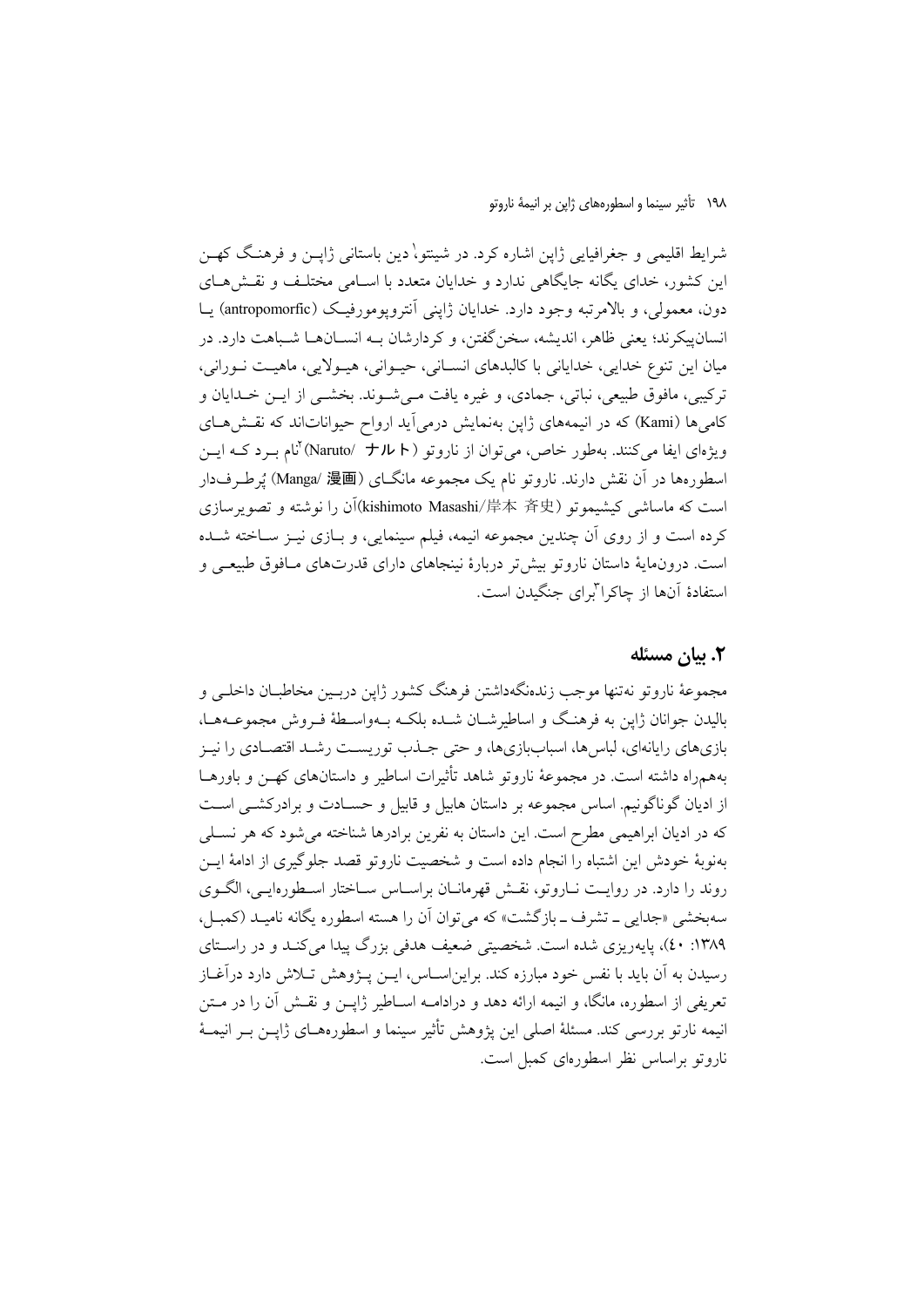#### 3. تعاريف مهم

## ۰٫۳ اسطو ره

در زبان مرسوم قرن نوزدهم، به هرآنچه که با واقعیت تضاد داشت اسطوره اطـلاق مــیشــد (الیاده، ١٣٧٤: ٢٣). بهکلامی دیگر، اسطوره تاریخ راستینیســت کــه در ســراَغاز زمــان روی داده و الگویی برای رفتار انسان فراهم آورده است (همـان: ٢٤). اسـطوره و تجدیــد حیـات اسطوره به نمایش دغدغههای خاص زمانه روی می آورد و با ایجاد بستر تجربههای عینــی و ذهنی، انسانهای معاصر را به تفکر و واکنش وامیدارد (بزرگ بیگ لی و قاسمزاده، ۱۳۸۹: ٥٤). اسطوره هربار كه نقل شود به أفرينش عـالم و كائنـات مـداومت مـيبخشـد (سـتاري، ۱۳۸۳: ۱۱). معمولاً اسطورهها از یک روایت پاستانی زبانی با سینهپهسینه سرچشیمه و ماییه می گیرند. شماری از آنها از آفرینش و آغاز، پدیدههای طبیعی، و مرگ سـخن مـی گوینـد و شماری دیگر از ماهیت و طبیعـت، و نتیجـهٔ کـار و رفتـار موجـودات ملکـوتی و خـدایان؛ حالآن که باز هم شمار دیگری هستند کـه بـا آوردن روایـات گونـاگون دربـارهٔ ماجراهـای يهلوانان يا بدبختي ها و نگون بختي هاي انسان هاي خــوديين نمونــه و الگو هــايي از رفتار هــا و طرز سلوک بزرگمنشانه ارائه میدهند. در اسطورهها، اغلـب ردیـایی از افســانه یــا روایــات مردمي و فولکلور مي بينيم. در اين افسانهها، انسان صورت پـارهٔ جـدايي نايــذير يــک هســتي بزرگ و پهناور معرفی می شود که هم چنین بــذر حرمـت تــوأم بــا تــرس از اشــيای مرمــوز، ناشناخته، و شگفتانگیز را در دل آدمیان می کارنــد (روزنبـرگ، ۱۳۷۹: ۱۷). فـرای در مقالـهٔ «ادبيات و اسطوره» چنين مي نگارد: «اسـطوره، بــهسـادهتـرين و معمــولتـرين معنــا، نــوعي سرگذشت یا داستان است که معمولاً به خدا یا ربالنوع و موجودی الهی مربوط مــیشــود» (نامورمطلق، ١٣٩٢: ٢٧).

۲٫۳ اسطو رههای ژاپن

اساطیر ژاین مجموعهای از باورهای تأثیرگرفته از آموزهها و سنتهای شینتو و بودیسـم است که بر فرهنگ و اَداب و رسوم فولکلوریک مبتنی مـیباشــد و بــا کشــت و زرع و شرايط اقليمي و جغرافيايي در ژاپن نيز مرتبط است. پـانتئون (Pantheon) يـا مجموعـهٔ خدایان آیین شینتو، خود، بهتنهایی شامل تعداد غیرقابل شــمارش از کــامی اســت. کــامی يک واژهٔ ژاپني است که ترجمـهٔ آن «خـدايان» يـا «روح» مـي!شـد (عبـدلي و کرکنـي،  $(114.11)$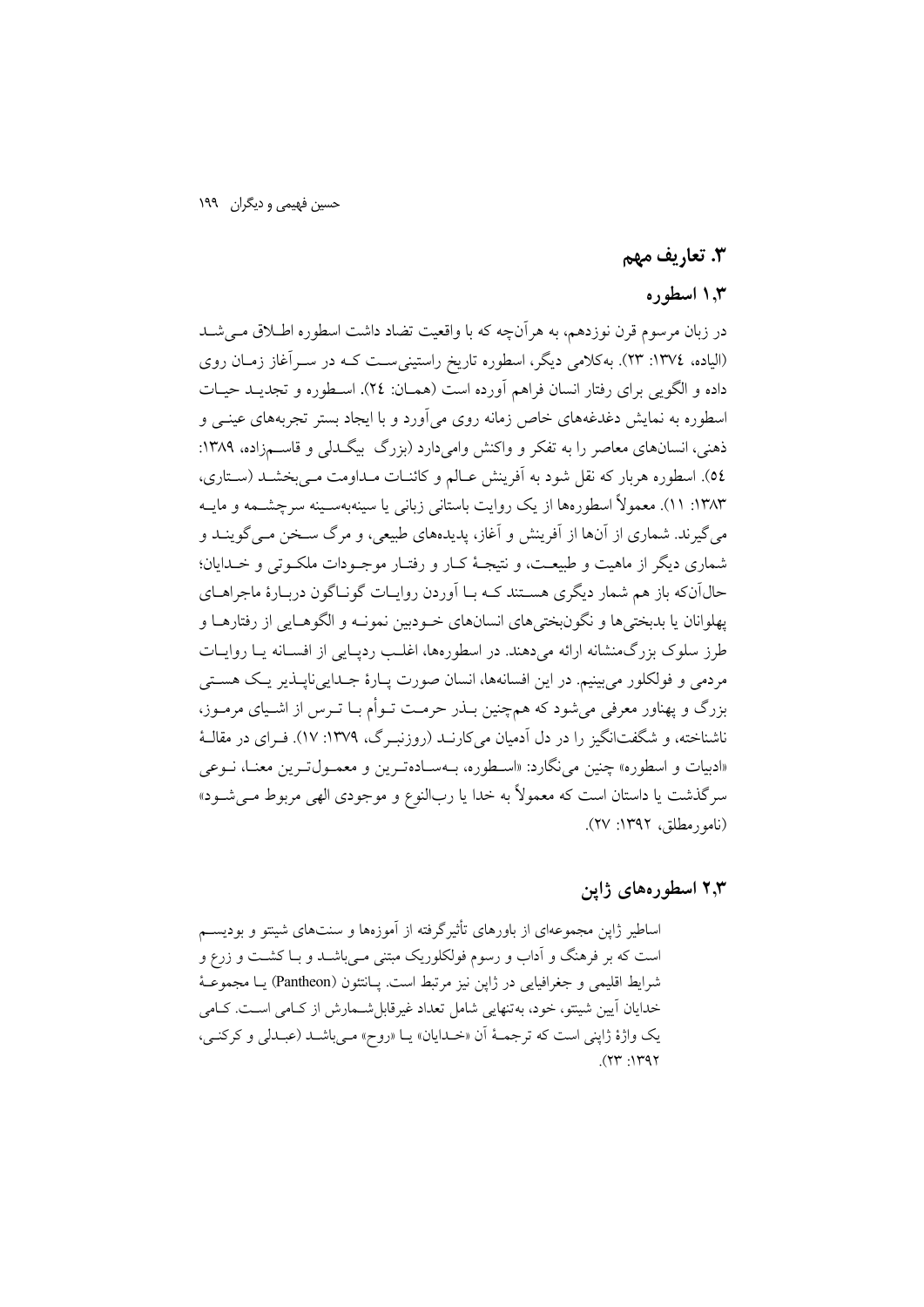ژاپن سرزمین کوهستانهایی با قلل مرتفع و اَتـش(فشــان، اَبشــارها، دریاچــههــا، چشمههای آب گرم، رودهای خروشان و زلال، و جنگــلهــای ژرف و انبــوه و ســبز است و همواره دسـتخـوش وقـايعي هـمچـون زلزلـه، طوفـان، خـروش و طغيـان آتش فشانی، امواج ناشی از جزرومد، و... است که هریک از آنها می توانستهاند بهنوبهٔ خود منشأ شکل گیری داستانها و افســانههــایی باشــند...، در آیــین شــینتو بســیاری از نمودهای طبیعی مثلاً یک آتشفشان، درخت هلـو، و جـز أن یـک انسـان روح یـا «کامی» است. در این آیین، بسیاری از درختان و حیوانات پیک خدایاناند و نباتـات و حیوانات در اساطیر و فولکلور ژاپن از نقـش اساسـی برخوردارنــد (پیگـوت، ١٣٨٤:  $(11.17$ 

یرهیز از سفر و دلبستگی به زیبایی های طبیعی و سرزمین خود از دیربـاز خــالق ژاپنیــان وطن دوست بو ده است.

انزوای ژاپن موجب شناخت بیش تر محیط طبیعی و آفرینش افسانهها و روایـات بــومی بوده است که با منطقهای خاص یا نمودهایی از آن پیوند دارد؛ مثلاً روایت و افسانههــای مربوط بـه كـوه فـوجى بسـيار و تـاريخ بسـياري از آنهـا بـه زلزلـهٔ بـزرگ ٢٨٦ ق م بازمي گردد. زلزلهٔ ۲۸۲ ق م موجب شكافتهشدن زمين و ويراني بسـيار و ايـن مـاجرا در ۱۹۲۳ م نیز تکرار شد و سبب نابودی بناها و مردمان بسیاری در توکیو و یوکوهاما شـد. درياچهٔ بيوا (Biwa/ 琵琶) وُاقع در ايالت ئومي در جنوب غربـي هونشـو نيـز خاســتگاه افسانههای بسیاری است. در ئومی تیهٔ کوچکی، بهنام میگامی (Migami) وجود دارد ک شکل آن همانند کوه فوجی است. فوجی از دیرباز کوهی مقدس بوده است و میگوینــد در گذشته زائران ژاپنی منطقه میگامی تا فوجی را بهجای هفت روز در صـد روز طـی می کردند (پیگوت، ١٣٨٤: ١٢).

دو كتــاب كــوجِيكي (Kojiki/ 古事記) و نبهــون شــوكي (Nihonsyoki/ 日本書紀) هنگامی نوشته شدهاند که ژاپنی ها اسطورههای سنتی و سینهبهسینهشان را بـهعنـوان واقعیـت یذیرفتند. نویسندگان این کتابها تلاش کردند که نفـوذ چینـی هـا و هنـدیهـا بـر معتقـدان مذهبي باستاني و نخستينشان را بهحداقل برسانند. اسطورهٔ آفرينش مخصوصـاً ژاينــي اســت؛ زیرا در این اسطوره پس از شرح آفریدهشدن زمین بی درنگ موضوع بهوجودآمـدن جزایــری را بررسی می کند که سرزمین ژاپن را میسازند.

اسطورهٔ اَفرینش، ضمن اینکه دربارهٔ مبدأ یا اصـل پدیـدههـای محلـی طبیعـت \_مثـل جزایر، کوهستانها، جنگلها، و رودخانهها، و نهرها ـ سـخن بـهمیـان مـي آورد، دربـارهٔ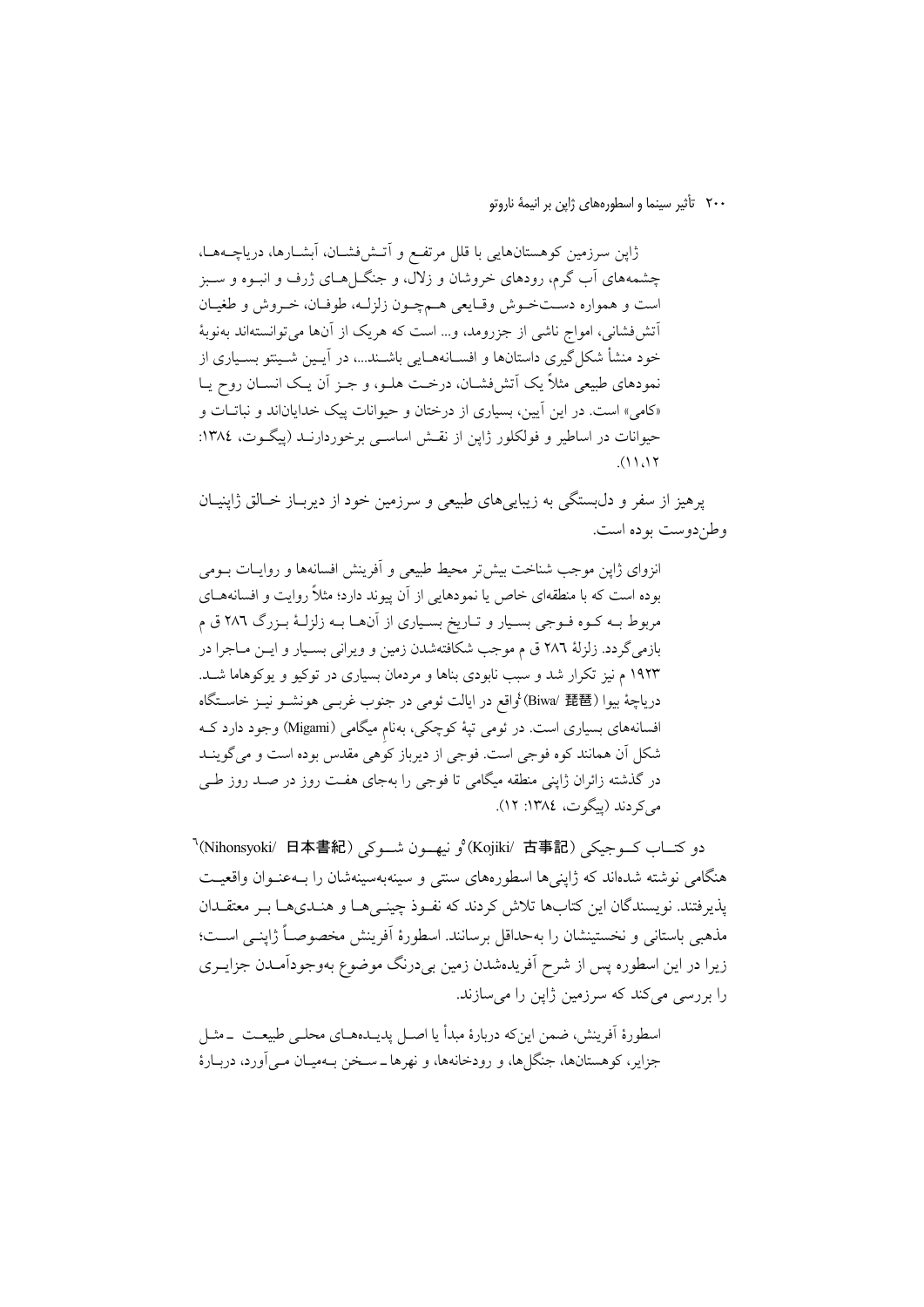طرح زایش، ازدواج و مرگ دو تن از خدایان اصلی هـم صـحبت مـیکنـد کـه خـود الگویی است از زندگی انسانها (روزنبرگ، ۱۳۷۹: ۷۱۱).

۳٫۳ مانگا

مانگا در زندگی ژاپنی ها موضوعات مختلف اجتماعی را خمیرمایهٔ داستانهای خود مـی کنـد و سطح وسیعی از مخاطبان را جذب می کند.

مانگا داستان مصوری با حساسیتی قابل تشخیص اسـت. اصـطلاح حساسـیت بــا قصــد ابهام درجهت تحتپوشش قراردادن گروهمي از خصايص و دربرگرفتن قالبهاي کاراکترهایی دارای چشمان درشت و چانه تیز اسـت کــه بسـیاری از مــردم آن۱مـا را خلاصهشده در آثار اوسامو تزوكا مىدانند. هم، مانگاها به یکدیگر شـبیه نیسـتند و فلسفة داستانى يكسانى ندارند (Johnson-Woods, 2010: 2).



طراحی مانگا از زمانهای بسیار دور، در طومار معابد قرن دوازده، زمـانی کـه طراحـی أدمك بهعنوان نوعي تبليغات و فن انتقاد اجتماعي بوده، وجود داشته است. با يـيش(فـت تکنولوژی چاپ با قطعات چوبی، مردم زیادی در محدودهٔ وسیعی با نشریات آشنا شــدند. این جریان در قرن نوزده تحت تـأثیر کمیـک ارویـا و امریکـای شــمالی قــرار گرفـت و بهصورت مانگای امروزی درآمد. عدمای نیز معتقدند مانگا بهشکلی که امروزه وجـود دارد در دههٔ ۱۹۵۰ ایجیاد شید و دلیل آن را وضیعت اجتماعی و وجبود کارهبای پاکیفیت يديدآورندگاني چون اوسـامو تزوكـا، نويســندۀ مانگــاي كودكــان ماننــد اميراتــور جنگــل (Tetsuwan Atomu/ 鉄腕アトム) و هستهٔ نیرومند (エtsuwan Atomu/ 鉄腕アトム) میدانند. تصور از مانگا بهعنوان اثری با دختران چشمدرشت، سامورایی هـا (Samurai/ 侍)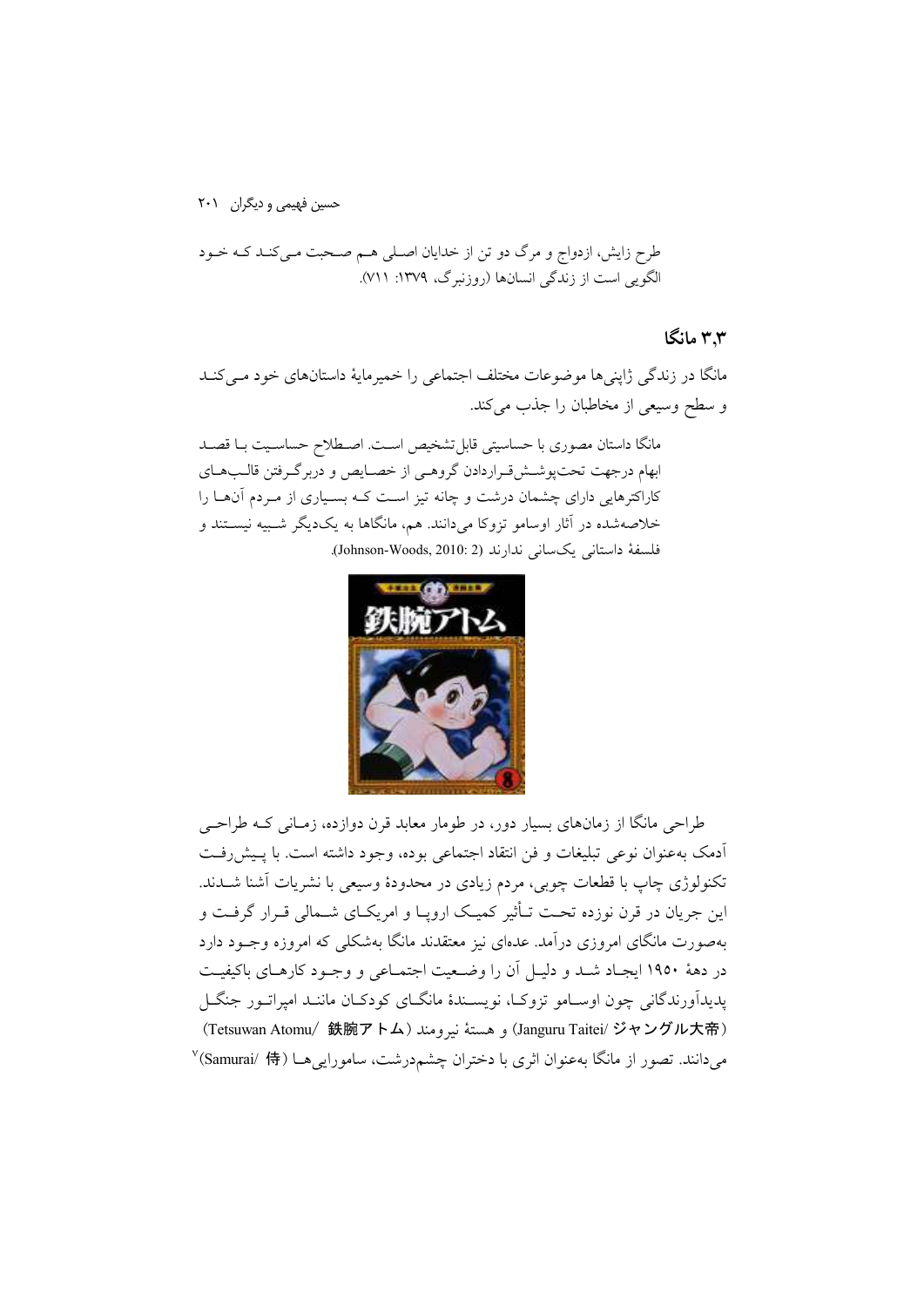، نوجوانهای پُرجنبوجوش دارای قدرتهای جادویی یا پسران نینجای ماجراجو تصـور اشتباهی است. بلکه مانگا برای هر سلیقه، گروه سنی، و علاقهای نوشته و طراحی می شود. مانگاها براساس ژانر طبقهبنـدي مـي شــوند. شــونن (小年 /Shonen) راي يســران، شــوجو (Shōjo/ 少女) برای دختران، سینن (Seinen/ 青年) برای مردان و جوسی (Josei/ 女性) برای بانوان شاخههای اصلی تقسیم بندی مانگا هسـتند (Johnson-Woods, 2010: 8). مانگــا را، در زبان انگلیسی، رسانهها بهعنوان کمیک ژاپنی می شناسـند، بـهخصـوص کـه هماننـد کمیک از قابهای جداگانه حاوی تصاویر گرافیکی و متن تشکیل شده است. هـمچنـین، در ژاپن تا سال ۱۹۷۰ کارتونهای تلویزیونی با نام مانگ اشـناخته مـیشـدند و پـسرازآن اصطلاح انيمه را به كار بردند (Ingulsrud and Allen, 2009: 23). مانگاهـا درحقيقــت شــبيه استوریبر دهایی اند که برای ساخت انیمه آماده شدهاند. بیش تر مانگاها با دکوپاژی دقیـق، شبیه چیزی که بعدتر در نسخه انیمه دیده خواهد شد، طراحی می شوند.

#### ٤.٣ انتمه

كلمة انيمه در اواسط دههٔ ۱۹۷۰ رايج و مصطلح شد. انيمه ( Anime/  $\, {\cal F} \! = \! \! \! 2$  معـادل ژاپنــی و خلاصهشدهٔ کلمهٔ انیمیشن (Animation) است. این کلمه در ژاپن بهطور کلی به تمام انبواع انیمیشن گفته می شود، اما در سایر نقاط جهان کلمهٔ انیمه یاداَور انیمیشن هـای تولیدشــده در ژاپن و چند کشور اسیای جنوب شرقی، ازجمله کره، است.

باوجوداین که انیمه لغتی رایج برای انیمیشن در ژاپن است، تا نیمههای قرن بیستم ابـداع نشده بود. تاييش ازاين، اصطلاحاتي چون سنگا (Senga) يـا هنـر خطـي، كوگـا (Kuga) تصاوير ورق خورده، دكوبو شين گاچوو (Dekobo shin gacho) تصاوير جديـد مـوزى، چامه بو زو (Chamebo zu) تصاویر بـازیگوش، و اخیـراً اصــطلاحات یُرطـرفدارتــری ماننـد مانگـا ایگـا (Manga Eiga/ 漫画映画) فـیلم کـارتونی و دوگـا (Doga) تصـاویر متحرک، مورداستفاده قرار گرفتند (Clements and McCarthy, 2006: 1).

هنرمندان ژاین تلاش و فعالیت گستردهای در طول یک قرن گذشته از خــود نشــان دادهانــد. «پاسوگی میوراتا اولین انیماتور ژاپنی بود که از تکنیک انیمیشن روی تلق به روش امریک ایی بهره گرفت و در فاصلهٔ سـال۱۹۲۷ تــا ۱۹۳۵ بـیش از ســی فـیلم انیمیشــن سـاخت»  $(119 - 111)$   $(417)$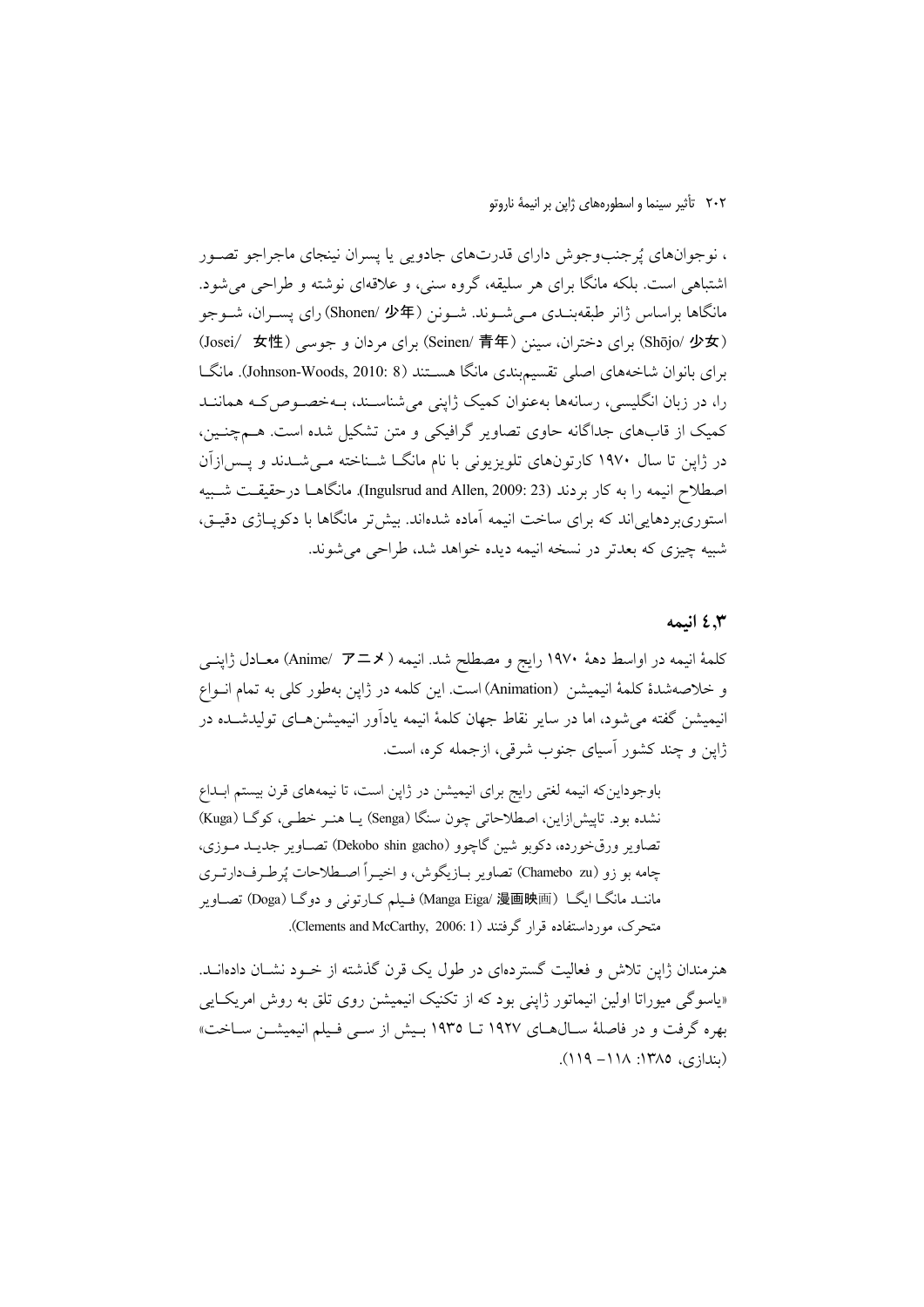## ۴. ڇهارچوب نظري

كمبل (Campbell)^سير تحول و سفر تكاسطورهٔ قهرمـان را بــه ســه مرحلــهٔ اصــلي تقســيم میکند که عبارتاند از: جدایی (عزیمت) که شامل پنج مرحله است، تشرف که شامل شش مرحله است، و بازگشت که شامل شش مرحله است؛ و آن را هستهٔ اسطورهٔ یگانه می نامـد و در شرح أن ميiويسد:

یک قهرمان از زندگی روزمره دست مبی کشـد و سـفری مخـاطرهآمیـز بـه حیطـهٔ شگفتی های ماوراءالطبیعه را آغاز میکنـد: بــا نیروهــای شــگفت در آنجــا روبــهرو می شود و به پیروزی قطعی دست می یابد. هنگام بازگشت از این سـفر پُررمـزوراز، قهرمان نیروی آن را دارد کـه بـه پـارانش برکـت و فضـل نـازل کنـد (کمبـل،  $(5 \cdot \cdot \cdot)$   $\forall \lambda$ .

در مجموعهٔ ناروتو، شخصیت اصلی یعنی ناروتو از این الگو پیروی میکند. با مهرکـردن نه ــ دم در ناروتو، او از آغاز تولد به ماجرایی دعوت میشود که سرنوشت نــوع بشــر بــه آن بستگی دارد. قهرمانهای دنیای جدید و روایتهای نو در رسانهها و هنرهایی ماننـد رمـان و سینما نیـز جلـوههـایی از قهرمانــان اسـطورهای|نــد. ســینما دارای ویژگــی و کارکردهــای منحصر بهفرد ذيل است:

#### ١٫٤ باوريذيري

سینما برای جلب نظر مخاطب همواره تــلاش دارد باوریــذیر باشــد. ایــن باوریــذیری نتیجــهٔ واقعزمايي است. «ديدني ساختن أنچه تو مي بيني بهواسطهٔ ماشيني کـه أن را أن£ور کـه تـو مي بيني نمي بينك» (برسون، ١٣٨٢: ٦٥).

## (escapism) کی یز خواهی (escapism)

مخاطب باوجود مشکل و اضطرابهای اجتماعی و زیستی فراوان به تماشای فیلم می نشـیند و در زمان تماشا و پس ازآن انگــار كــه تخيلــهٔ هيجــاني (catharsis) شــده باشــد بســياري از نگرانی۵ا از او دور می شود. استقبال جامعهٔ کـره از سـینما در ۱۹۵۱ (جـوت، ۱۹۸۹: ۱۱۱) و مردم امریکا پس|ز جنگ جهانی دوم باوجود مشکلات مـالی شــدید از ایــن هنــر رســانه بــه همين دليل است.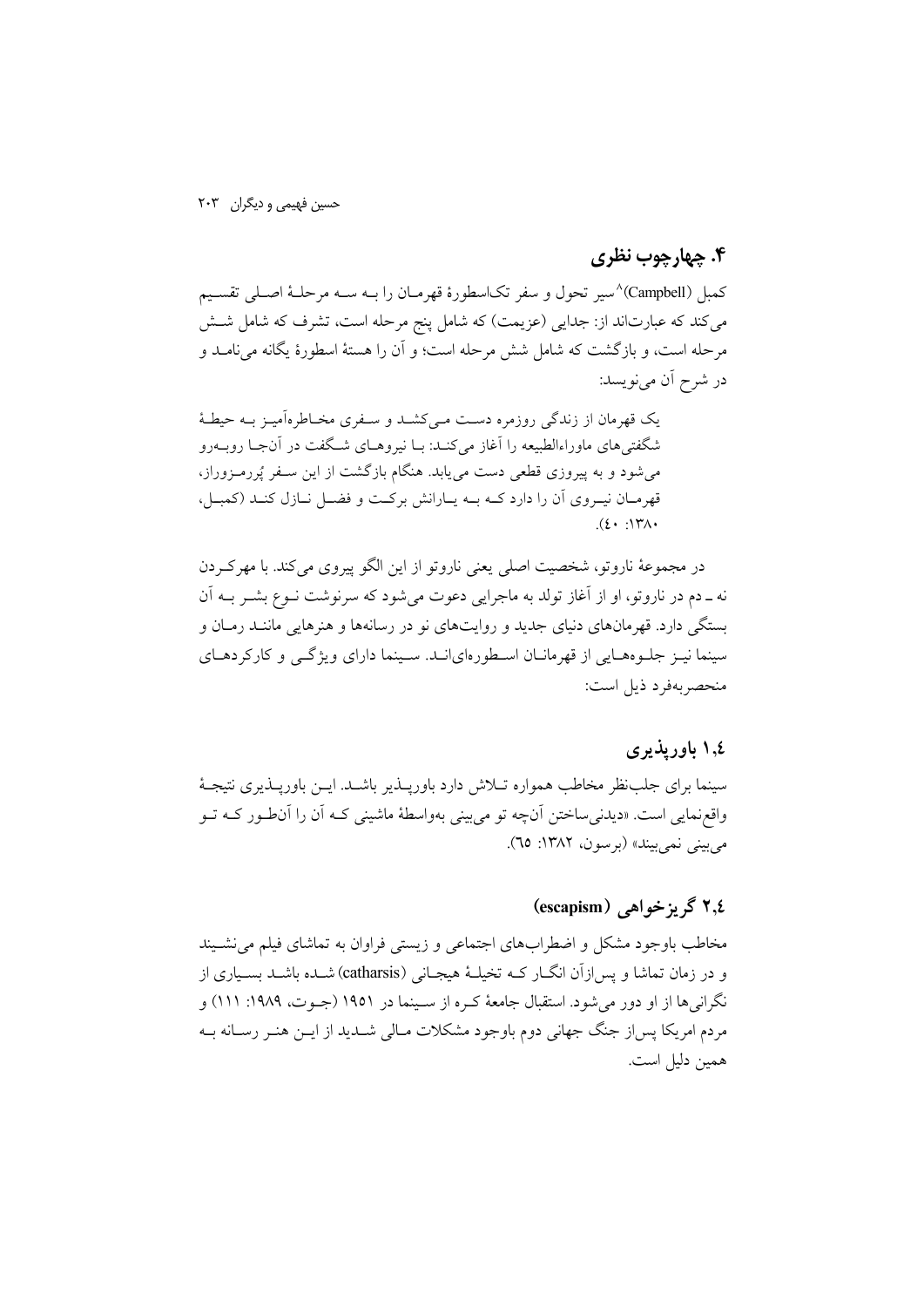## ۳٫٤ همذات پنداری (identification)

مخاطب درهنگام تماشای فیلم خود را بهجای شخصیتهای فیلم و ستارهها قرار میدهــد و با آنها هم دلی (empathy) می کند (لاکان، ۱۹۹۲).

برپایهٔ موارد ذکرشده، سینما میتواند در خلـق اسـطورهسـازی و نمـایش آن مـؤثر واقـع شود. ازاین٫وی، چارچوب و مبانی نظری این پژوهش برمبنای تأثیر سینما بر انیمهٔ نــاروتو و بررسی آن براساس نظر اسطورهای کمبل است.

## ۵. شرح موردمطالعاتی

#### ۰٫۵ نارو تو

ناروتو، قهرمان داستان، کودکی تنها و ضعیف است که با مشکلات زیادی دستوینجـه نــرم می کند تا این که موفق می شود باکمک دوستانش جامعهای آرمانی بسازد. درمیـان کشـورهایی که در دنیای ناروتو وجود دارند، وجود روستاهای نینجا معـادل قــدرت نظــامی هــر کشــور است. بهمفهوم دیگر، این راهـی بـرای ادامـهدادن رابطـه بـا کشـورهای همسـایه اسـت. امـا روستاییان تحت کنترل کشور نیسـتند و مقـامی یـکسـان دارنـد. دربـین کشـورهای دارای روستاي نينجا، پنج كشور قدرتشان بى|ندازه اسـت. آنهــا بــهنــام پــنج قــدرت عظـيم نينجــا شناختهشدهاند. دهکدهٔ مخفی برگ°در کشور اَتش، دهکدهٔ مخفی مه در کشـور اَب، دهکـدهٔ مخفی ابر در کشور رعد، دهکدهٔ مخفی صدا در کشور باد، دهکدهٔ مخفــی ســنگ در کشــور خاک قرار دارند. تنها رهبر هر دهکدهٔ مخفی اجـازه دارد عنـوان کاگـه (Kage/ t \*۱) 'ذاشـته باشــد. هو كاگــه، ميزوكاگــه (Mizukage/ 水影)،'(رايكاگــه (Raikage/ 雷影)،'كــازه كاگــه  $\binom{1}{2}$ (Gokage/ 五) آر تســـوجِيكاگه (Tsuchikage/ 土影) فَكَو كاگــــه (Kazekage/ 風影) ۔<br>تشکیل مے دھند، نینجاھایے اند که بر دوھا ھزار نینجا حکمۂِ مائے مے کنند.

#### ۲٫۵ شخصیتهای ناروتو

## ۰٫۲٫۵ تیم هفت

تیم هفت که با نام تیم کاکاشی و بعدها تیم یاماتو (Yamato/ t7 र h) شناخته شــد، تیمــی از دهکدهٔ مخفی برگ بود که بــهرهبـری هاتاکــه کاکاشــی (Hatake Kakashi/ lまたけ カカシ) شروع به كار كرد. اعضاى اصلى أن اوزوماكي نـاروتو (Uzumaki Naruto/ うずまき ナルト)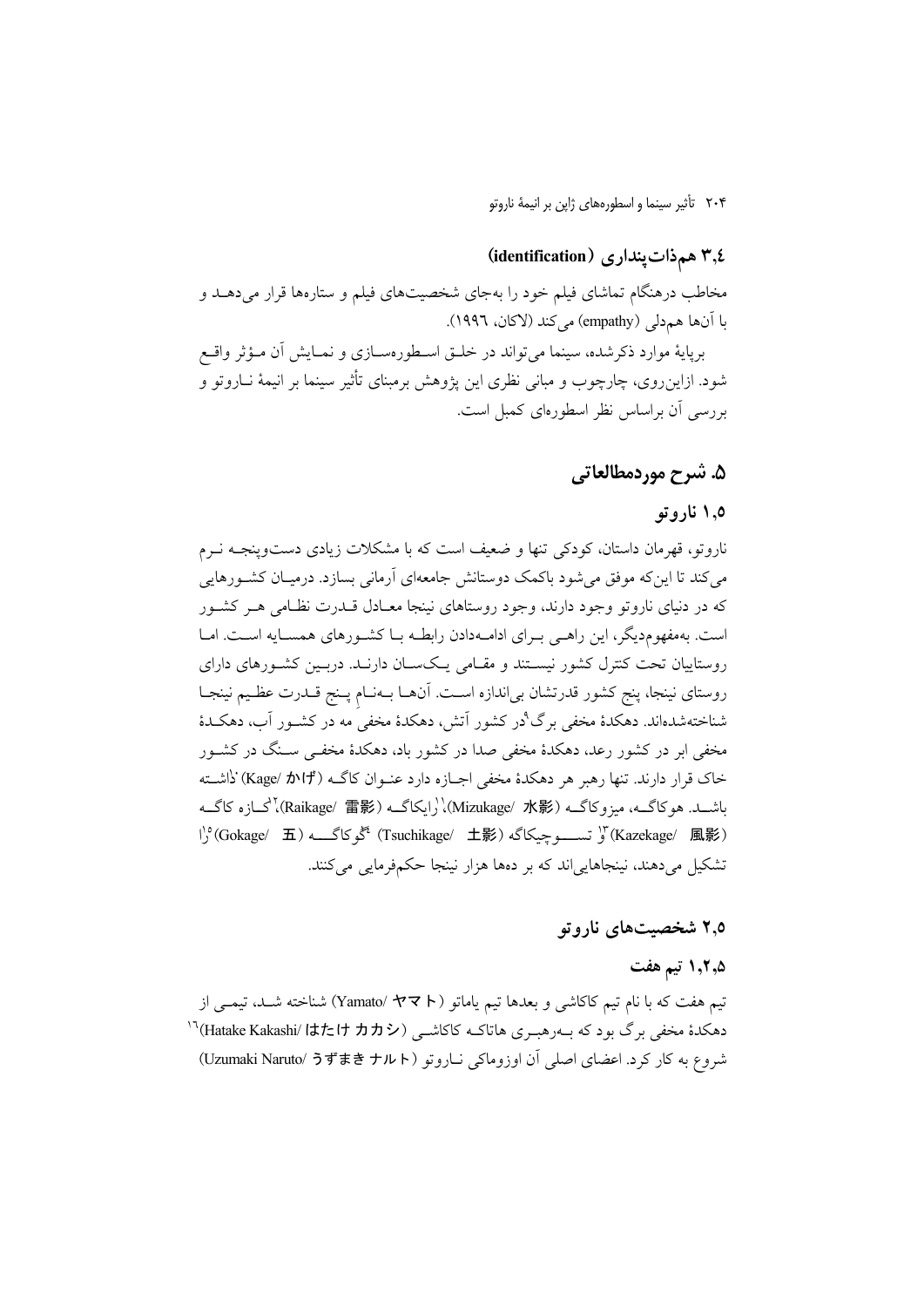، اوچیها ساسوکه، و هارونو ساکورا قهرمان زن داستان بودند. کاکاشی معتقــد اســت اعضــای گروه هفت شباهتهای زیادی با اعضای گروه مینـاتو، ۱٫ پـدر نــاروتو، و اســتاد کاکاشــی دارنــد. هریک از گنینهای گروه هفت زیرنظر یکبی از سـه نینجـای اسـطوره جیراییـا ( /Jiraiya 自来也)، تسوناده (Tsunade/ 自来也)، و اوروچیمارو (Orochimaru/ 大蛇丸) برای مدتی آموزش دیدند.

۲.۲.۵ هاتاکه کاکاشه

او توانایی تقلید تکنیک حـریفش را در مبـارزه دارد و نــام او و ایــن حقیقــت کــه او همیشــه صورت خود را زیر ماسکی مخفی میکند به این معنی است که او میخواهــد هــویتش مخفــی بماند و تصویری از خود بسازد تا بتواند برای هر مناسبتی بهتناسب آن خـود را تغییـر دهــد. او بهطور معمول از تکنیک ازدیاد جسم و تکنیک جابهجایی استفاده می کند. در پشت نینجاهـای سگ، که توسـط کاکاشـی خوانـده مـیشـوند، هنوهنومـوهجی (Henohenomoheji) یـا مـرد هيراگانا ( Hiragana/ 平仮名, ひらがな) مشاهده مي شود؛ صورتي عام كه با حروف نوشــته مسی شـــود و معمـــولأ در ژاپـــن روي صـــورت مترســـكهـــا ديـــده مـــي شـــود (http://kaphinated.livejournal.com/62986.html).



صورتک ساختهشده با نوشتهٔ هنوهنوموهجی

## ۲٫۲٫۵ او زوماکي (Uzumaki) 'نارو تو

تكنيكهاي مارييچ ناروتو <sup>9</sup>ل طـرز اســتفادهٔ راسـنگان (Rasengan/ ラセンガン) بــهمعنــي كرة گردان است. اين همچنين اشاره دارد به نام خانوادگي پدر او كه ناميكازه ( /Namikaze 波風) اسـت بــهمعنــاي مــوج و بــاد. نــاروتو ميزبــان كيتســونه (Witsune/ 狐) بْـا قــدرت آزادسازی پانگ و وارث چاکرای اَسورا است کـه قــدرتهـای دانـای شــش طریقــت '{ا بهارث برده است. در فولکلور ژاپن، کیتسونهها تکیهکلامی دارنید کیه میدام از آن استفاده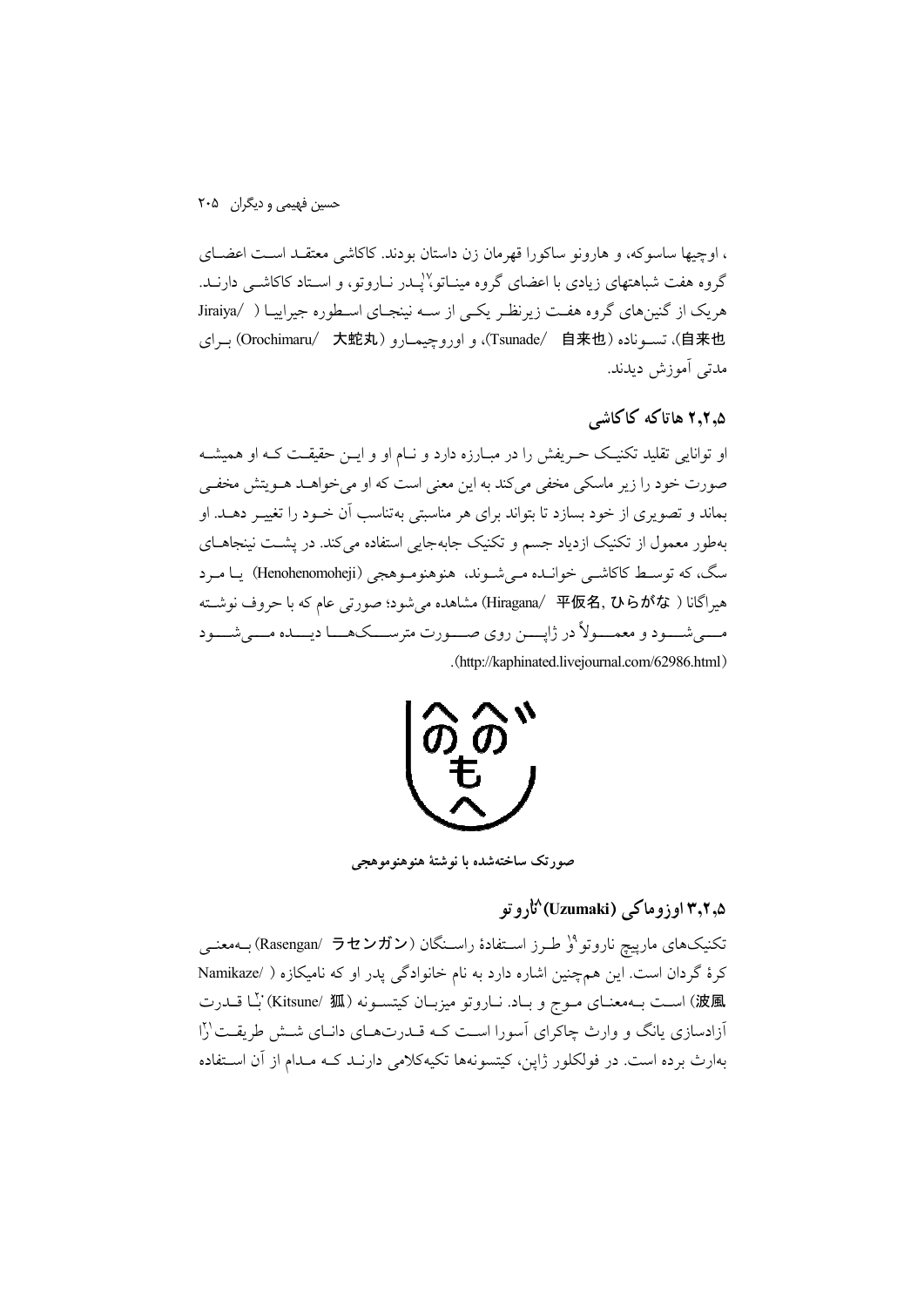می کنند که لغت داتتهبایو براساس این باور عمومی است. کیتسـونههـا در فولکلـور شـرق وقتي به نهايت قدرت مي رسند، از رنگ قرمز به رنگ طلايي درمي آيند و مي توانند شــکل انسانی بگیرند.

## ۶٫۲٫۵ اوچیها ساسو که

اوچيها ساسو كه (Uchiha Sasuke) "يهترين دوست و دشمن اصلي نياروتو است. زمياني که کودک بود، برادرش تمام خاندانش را بهقتل میرساند و بهایندلیل هدفش نابودکردن برادر است. ساسوکه نـامی بسـیار کلیشـهای بـرای یـک نینجـا در ژاپــن، چیــزی ماننــد لانسلوت (Lancelot) "ناميدن يـک شــواليه يــا مــرلين (Merlin) "ناميــدن يـک جــادوگر، است. ساسوكه از اسطوره ساروتوبي ساسوكه (Sarutobi Sasuke/ 猿飛佐助) گرفته شده که شخصـیتی اسـت براسـاس ترکیبـی از انســانهــای واقعــی در تــاریخ و منبــع الهــام شخصیتهای انیمهای زیـادی بـوده و وارث<sup>1</sup>ێندراسـت. تکنیـکهـای ایـن خانـدان براساس شارينگان<sup>7</sup>آست.

## ۰٫۲٫۵ آسورا و ایندرا

در اواخر داستان ناروتو نيز شاهد حضور اساطير بودايي ــ هندو و ژاپني هستيم. آســورا يــا آشـورا (Asura- Ashura/ असुर) "و( اينــدرا (Indra/ इन्द्र)"{ اســطورههـاي بــودايي ــــ هنــدو هستند. چهار تولد دوبارهٔ ناخوشایند وجود دارد که یکسی از آنها آسوراست. سبه تبای دیگر متولدشدن بهصورت حیوان، رفتن به جهنم برای مدت کوتاه، و دیگری پرتا (Preta*)* पेत ) یا روح گرسنهشدن است. تولد دوباره بهصورت آسورا برای اشخاصـی اسـت کـه بهعنوان انسان خوب زندگی کردهاند ولی درعین حال به دیگران ضـرر رسـاندهانــد. آنــان راحت طلباند ولی درعین حال بهدلیل حسادت به دوا (Deva/ देव) و تلاش برای دوبــاره بهدستآوردن مقام آغازينشان شاد نيستند. ايندرا رهبر دواها است. آسوراها و دواها بر قلـهٔ کوه سومرو زندگی میکردند و زمانی که ایندرا بهعنوان قانونگذار تمـام جهـان منصـوب شد، آسوراها با نوشیدن شرابی ممنوعه آن را جشــن گرفتنــد. اینــدرا دســتور پــایین بــردن منزلگاه آنان به کوهپايهٔ سومرو را داد. در آنجــا، آنهــا متوجــهٔ رشــد درخــت ســيتتاياتالي (Cittapatali) شدند که با درخت یاریچاتاکا (Paricchattaka) در قله فرق داشت. این ثابت مي كرد كه آنها ديگر اجازه نداشتند با دواها بر قلهٔ كوه زندگي كنند. آسوراها ياغي شــدند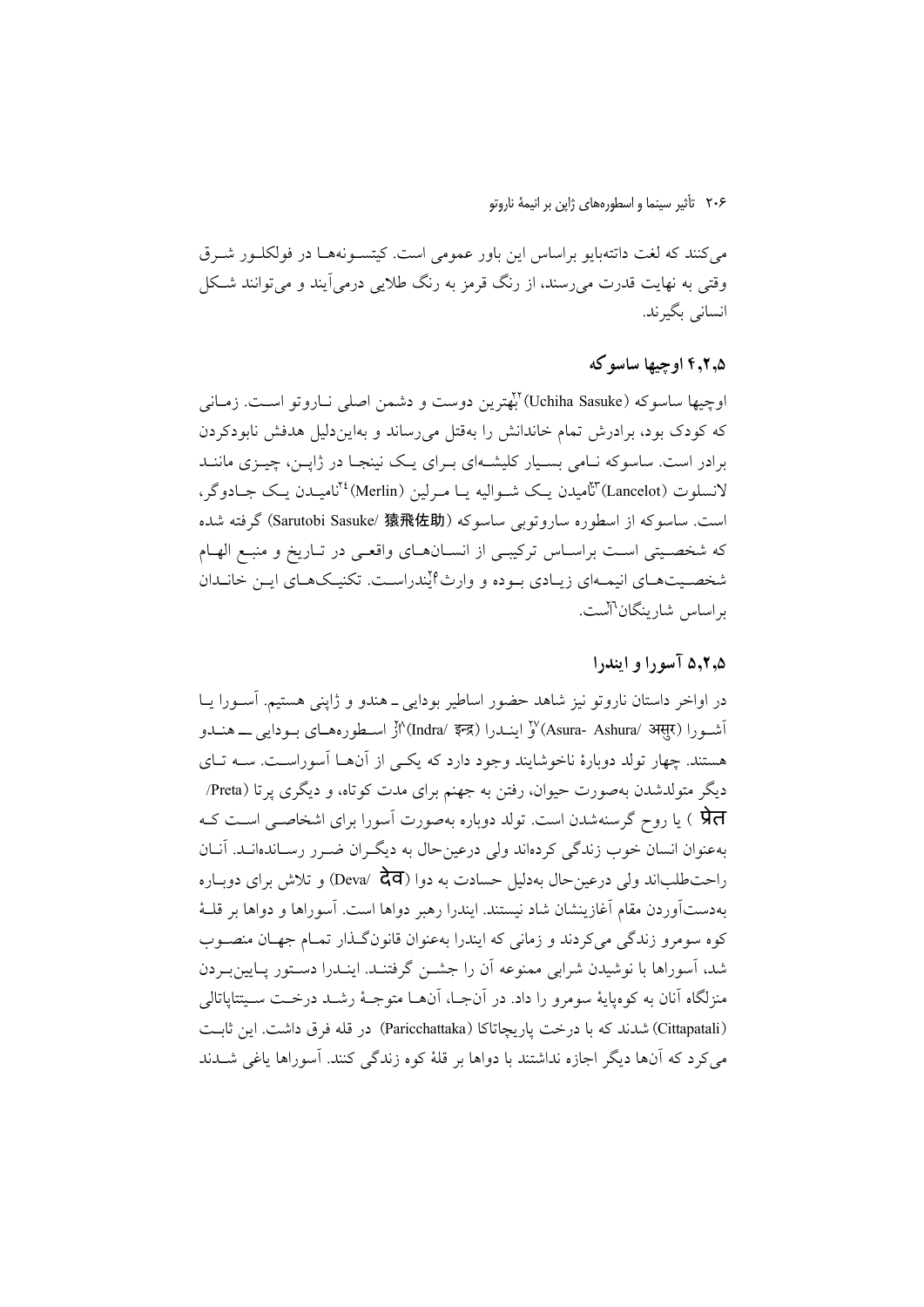و چندبار سعی کردند از کوه بالا روند، اما شکست خوردند. هربار که آسوراها و دواها بـا یکدیگر میجنگیدند، ایندرا کاری میکرد تا هیچ طرفی دچار زیان نشـود. ایـن جنـگ۱هـا باوجود عشق ايندرا به يكي از دختران آسورا°لمُتوقف شد، اما آسورا هيچگاه مقـام خــود را بازپس نگرفت.

#### ۶٫۲٫۵ هارونو ساکورا

ساكورا (Sakura/ サクラ) نقّهرمان زن داستان است. گل ملي ژاين نيـز محســوب مــي شــود. نام خانوادگی ساکورا هارونو (Haruno/ 春野)'آیز بهمعنای مزرعــهٔ بهــاری اســت. در بخــش اول، ساکورا توانایی ویژهای ندارد و در نبردها وابسته به همگروههـایش اسـت. امـا تصــمیم می گیرد بر این وضع غلبه کند. سه سال با معلمش، تسوناده، کار میکند و توانایی هایش را بـالا مـيبـرد. از اهـداف تسـوناده، آمـوزش تكنيـكـهـاي پزشـكي (Medical ninjutsu) بـه ساکوراست. ساکورا قدرتی پیدا میکند که با یک ضربه می تواند هدف زنده را از بین بب د و بقيهٔ اهداف را خرد و نـابود كنـد. قــدرت صــد مهـر (Strength of a Hundred Seal) يكـي از تواناییهای ساکوراست که در جنگ جهانی چهارم شینوبی بهکـار مـیبـرد. او بــا رهــاکردن قدرت صد مهر می تواند زخمهای خود و دیگران را شفا دهد که توانایی کـمیـابی اسـت. او می تواند کالبدشکافی کند، سلولها را با علم ژنتیک امتحان کند، زهرها را از بـدن خـارج يـا یادز هر شان را درست کند.

## ۷٫۲٫۵ جینچو ور یکی ها و بیجو هایشان

جينچووريكيها بهمعني قدرت قرباني انسان هستند كه بيجو (Bijuu/ 尾獣) يـا ارواح پليــد دمدار لار بدنشان دارند. تفاوت این ارواح پلید براساس دارابودن تعـداد دم اسـت و هرکـدام شخصیت جداگانـهای دارنـد. شـوکاکو (@Shukaku/ 守鶴) یـا ایچیبـی (Ichibi/ ¬尾) یـک تانوکی (Tanuki/ 狸 بیت) این (Matatabi/ 又旅) تانوکی (T $^{\mathfrak{r}}$  (Tanuki/ 狸) تانوکی گربسهای دارای دو \_دم اسست، ایسسوبوو (Isobuu/ 磯撫) ° "اسسانبی (Sanbi/ – 三尾) لاكيشتي "سَّه \_دم است، سـونگوكوو (Son Gokuu/ 孫悟空) "يَّا يـونبي (Yonbi/ 四尾) میمونی چھار۔دم است، کوکوو (Kokuō/ 穆王) آیا گـوبی (Gobi/ 五尾) اسـب ۔نھنگـی \*\*  $^{\mathfrak{t}}$  (Horse-Whale) بنج دم اسـت، سـايكن (Saiken/ 扉犬) يا روكـوبى (Rokubi/ 大尾) شــش \_دم اسـت، چــوومي (Chōmei/ 重明) "يٺا شــيچيبي (Shichibi/ 七尾) كرگــدن \_ سوسکي هفت\_دم آئسـت، گيـووکي (Gyūki/ 牛鬼) يُٺا هـاچيبي (Hachibi/ 八尾) گــاو ــــــــــــــــــــــــــ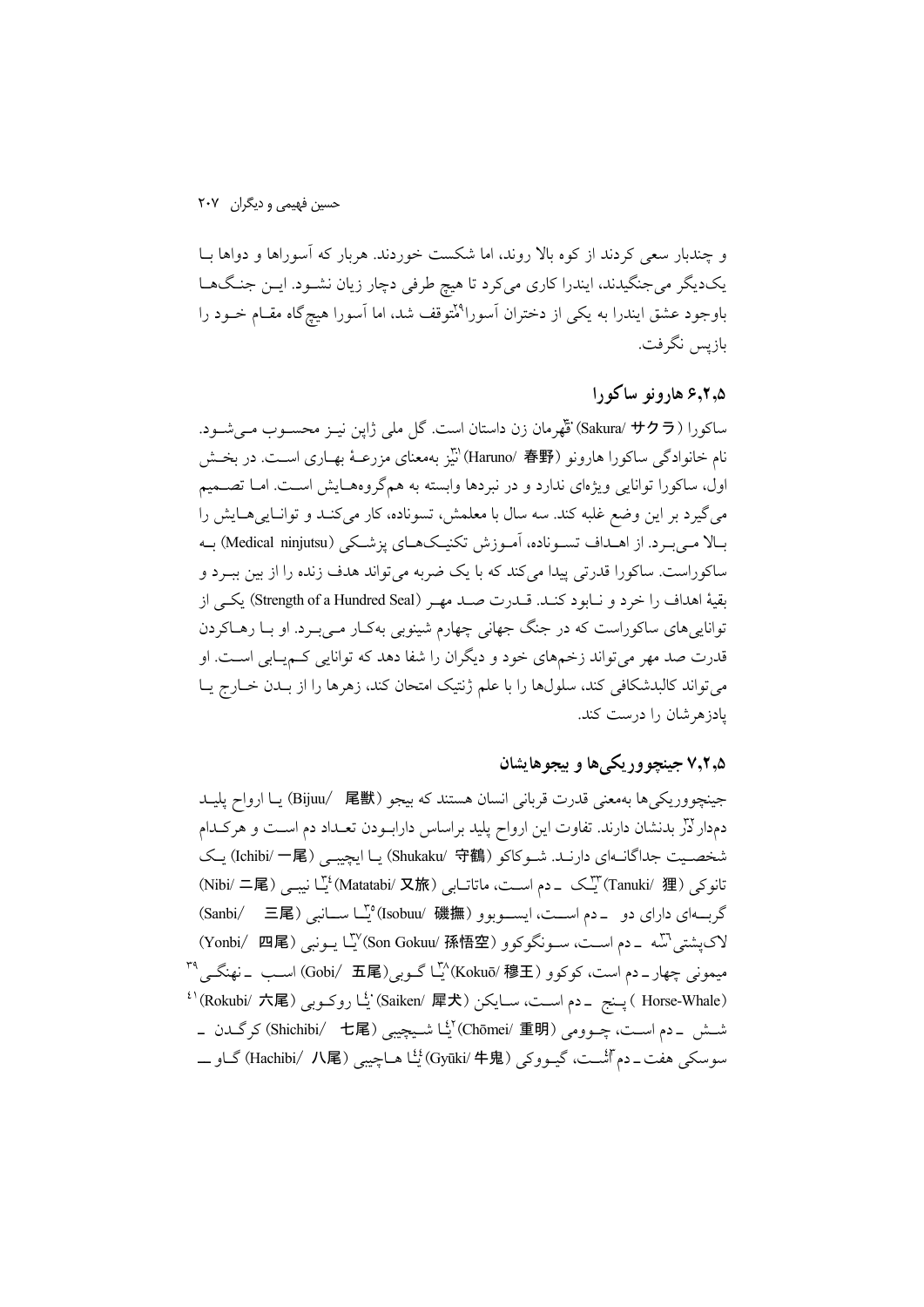سفالويودي هشت ـــ دم اُنْسـت و كورامـا (Kurama/ 九喇嘛) يَـْمَا كيــووبي (Kyūbi/ 九尾) روباهي نه ـ دم اسـت. ايــن بيجووهــالأمْــاني بخشــي از موجــودي عظـيمتـر بــهنــام جــوبي <sup>14</sup> ) یا ده ـ دم بودند. اولین نینجا ریکـودوو ســننین (Rikudou Sennin/ 六道仙) افسانهای با جوبی جنگید و با استفاده از تکنیک ایزانـاگی (Izanagi/ イザナギ) کـه بـه او امکان می<mark>.دهد که حقیقت را تغییر دهد، نیروی او را به نه هویت جداگانه تقسیم کرد. سـپس،</mark> او هر بيجو را باتوجهبه شخصيتش نــامگــذاري كــرد. بيجــو مخلوقــاتي بــا قــدرت تخريــب فوقالعاده بودند که همگی ملتهای نینجا به این قدرت مشتاق و بهدنبال آن بودند کـه آن را سلاح خود سازند.<sup>٤٩</sup>

#### ۰٫۲٫۵ سان نین

سان نین یا سه نینجای افسانهای جیراییـا، تسـوناده، و اوروچیمـارو نینجاهـای مشـهور اهـا کونوها بهعنوان سه تن از قدرتمندترین نینجاهای زمان خود شـناخته مـی شـدند. آنهــا در دوران گنین، شاگردان هیروزن ساروتوبی هوکاگ (Hiruzen sarutobi hokage) سـوم بودنــد. جیرایا همیشه آمادهٔ کمک به بی گناهان و راستگویان بود حتبی اگـر پـولدار بودنــد. روزی بازرگانی بهنام فوکوتارو (Fukutaro) به اعدام محکوم شد درحـالی کــه واقعــاً مقصــر او نبــود (Griffis, 1880: 130). داستان این سه از اسطورهٔ ژاینی «داستان جیراییـای دلاور» ( The Tale of the Gallant Jiraiya) كُرفته شده است. رابطهٔ شخصيتها در انيمـه بـا رابطـهشـان در ايـن داستان افسانهای مشابه است.

از نینجاهای نامور می توان به شخصیتهای زیر اشاره کرد:

آکاتســــو کې (Akatsuki)،'ڈىـــــدارا (Deidara)،'همـــــدان (Hidan)، ايتـــــاچى (Itachi)،'' كـاكوزو (角都)، محيسـامه هوشــيگاكي، °ناگــاتو(Nagato/ 長門)، نينجـايي اهــل دهكــدة مخفی باران (Amegakure) که با هدف آوردن صلح به دنیای وحشی نینجاها را تشکیل داد.

# ۳٫۵ پین و یانگ

یین و یانگ (Yin & Yang)<sup>۹</sup>شکل اَن بهصورت دایرهای اسـت کــه بــا خطــی کمــانی بــه دو قسمت تقسیم شده است. نیمهٔ روشن نماد نیروی یانـگ و نیمـهٔ تاریـک نمـاد نیــروی پــین است. هر قسمت بایستی بخشی ازطرف مقابل را در خود داشته باشد. همچنین نمادی است از بخشی از گردباد جهانی که متضادها را گرد هم آورده است کـه در شــرابط شــکل گرفتــه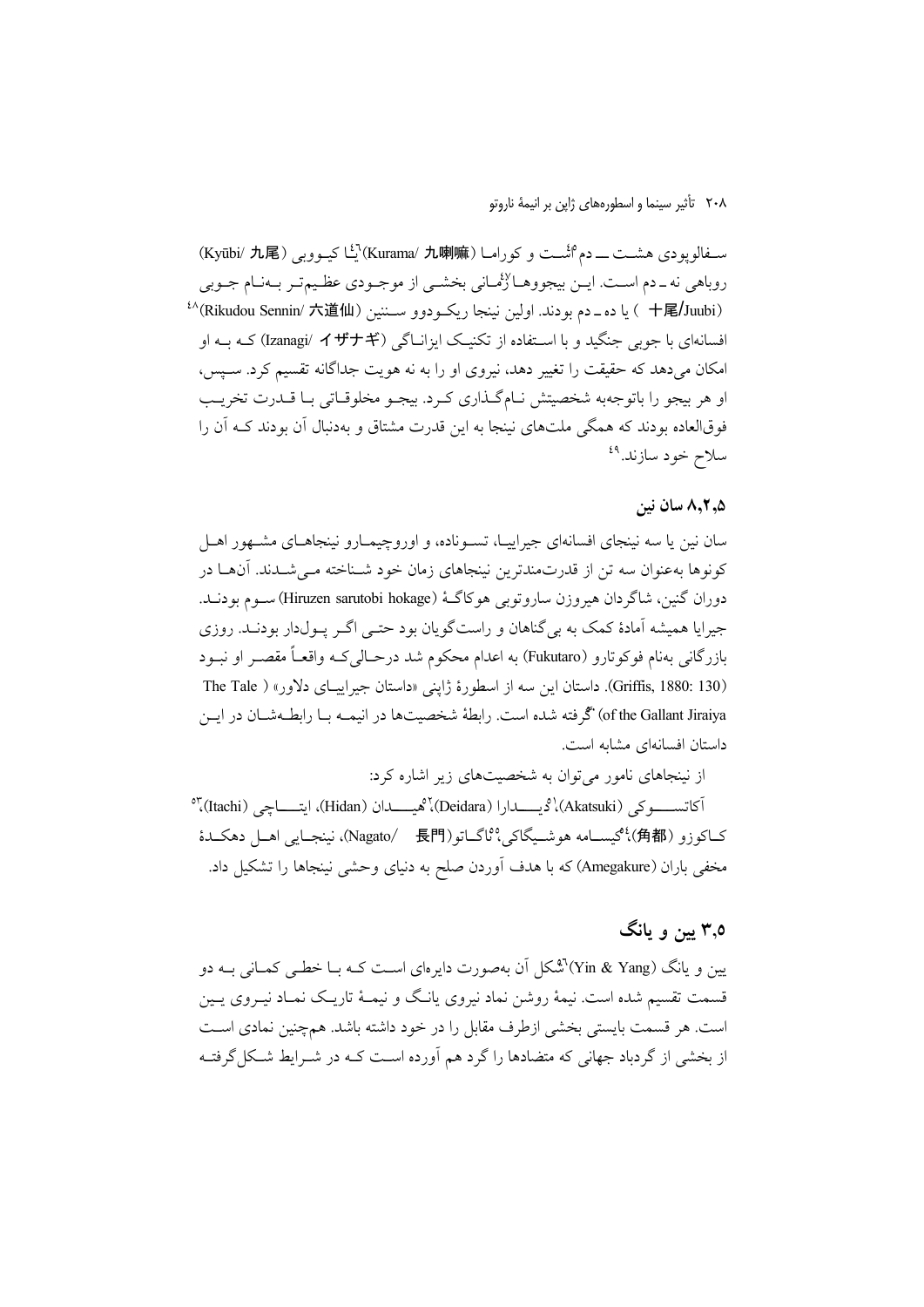توسط تضادها حرکت، دگردیسی، و پیوستگی دائمی را بهوجود میآورد. ورود و خــروج از این حرکت بیرون از خود حرکت است، همانگونه که تولد و مرگ خارج از حیات شـخص است. محور عمودي در مرکز پين ــ پانگ «مرکزيتــي تغييرناپـــذير» اســت، پــا بـــه پيــان١يگــر ، «مرکز» رمزی که در آن هیچ چرخش، بر قراری، ضربت، یا هرگونه دردی ازاین دست وجود ندارد. این مرکز با منطقهٔ مرکزی چرخهٔ تناسخ در نمادگرایی هندو مطـابق اسـت. ایــن نمــاد همچنین حاکمیاز دو میل موازنهای چرخش و سیر تکامل است (Cirlot, 2001: 380).

## ٥,٤ رايجين و فوجين

خدای باد و آذرخش اند که براساس عناصر شخصیتهای مجموعـه نــاروتو بــا توانــایی بــاد ناروتو و اَذرخش ساسو مطابقت میکنند. هردوی اَنها در هنر شینتو و بودایی حضور دارنــد و در ژاپن بهعنوان محافظ دروازههای و معابد شناخته می شوند. فوجین با توبرهای از باد در یشتش بسه تصبویر کشسیده مسی شسود و رایجسین بسا طبسل بسرای تولیسد رعسد .(http://kaphinated.livejournal.com/62986.html)

## 0,0 شار بنگان<sup>9</sup>ر اسطورهٔ ژاپن

در اسـطورهٔ ژاپــن، سوسـانوو (Susano'o/ 須佐之男 طوفـان قــدرتمنـد تابسـتان، بـرادر آماتهراسو (Amaterasu/ 天照) الهـهٔ خورشـيد و تِسـوكويُمي (Tsukuyomi/ 月読)خـداي ماه است؟ هرسـهٔ ایــنهـا از ایزانـاگی (" Izanagi/ いざなぎ) ، زمـانی کـه صـورتش را از آلـودگي هـاي يـومي (Yomi/ 黄泉) يـا همـان جهـان زيـرين مـي شسـت، متولـد شـدند (http://whatever-wip.blogspot.com/2012/04/japanese-mythology-behind-sharingan.html) خدايان ايزاناگي و ايزانامي (Izanami-no-Mikoto/ 伊弉冉尊 or 伊邪那美命) را كه هـم زن و شوهر و هم خواهر و برادرند فراخواندند تا عالم مادی را بیافرینند و بهاین ترتیب، می توان آنها را با «اَدم و حوا» تطبیق داد. آنها درنهایت جزایر ژاپن و انبـوهی از خـلدایان را بــهدنیــا می اَورند. هرچند ایزانــامی، زمــانی کــه کاگوتســوگی (Kagutsugi) تجســد اَتــش را بــهدنیــا میآورد، می میرد. ایزاناگی در غم او به جهان زیرین شیطانی «پـومی» سـفر مـیکنـد تـا او را بیابد، اما بعداز مجموعهای از نشانهها درنهایت موفق نمیشود و همـین مسـئله سـبب بـروز مرگ در عـالم حيـات مـي شـود. ايزانـاگي، در بازگشـت، آيـين تطهيـر انجـام مـي دهـد و همانطورکه صورتش را میشوید، سه خدا بهدنیـا مـی اَینـد؛ الهـهٔ خورشـید، اَماتـهراسـو، از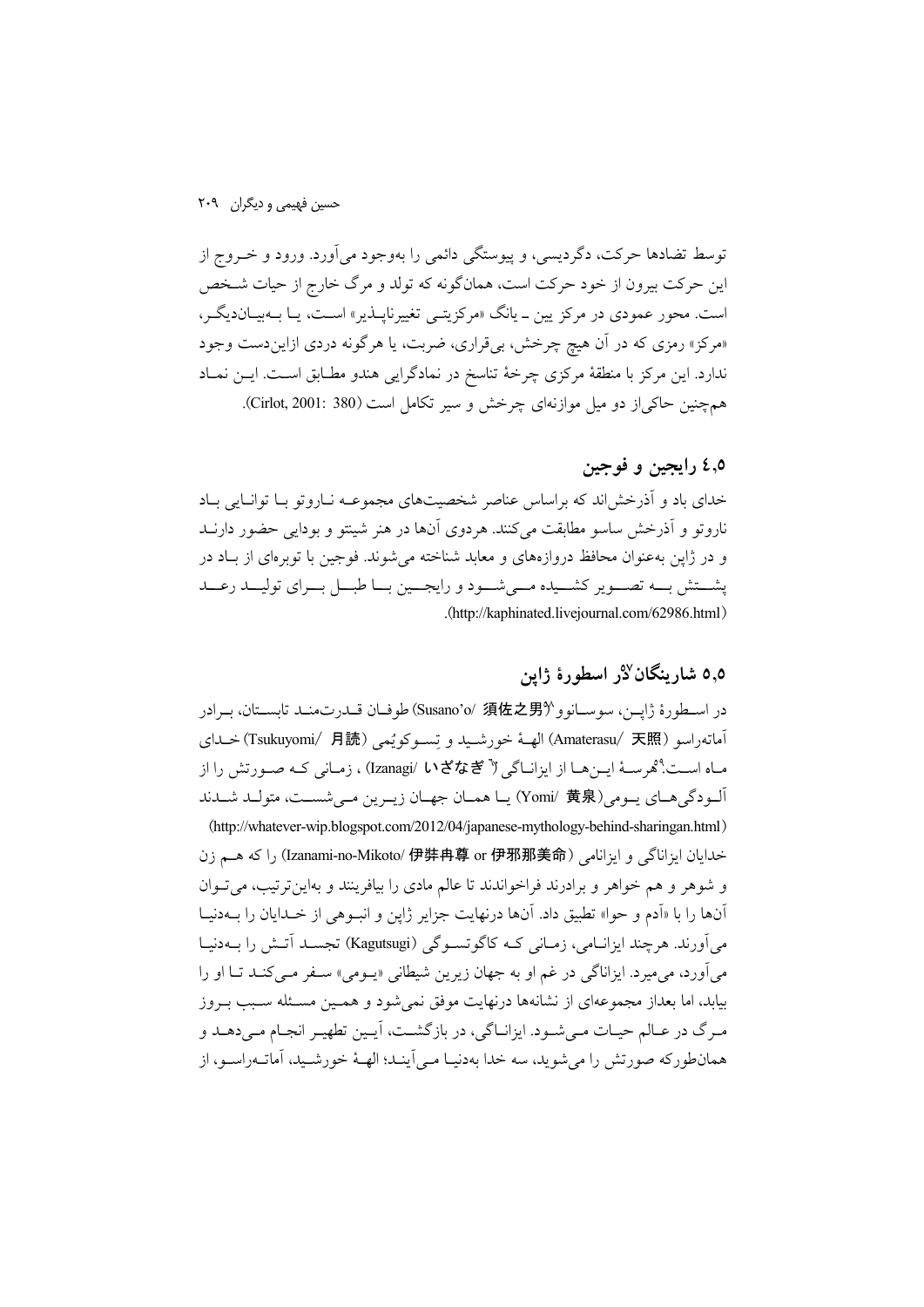شستن چشم چپ پدید می آید؛ خدای ماه «تسوکویمی» از چشم راست؛ و خـدای دریـا و طوفانها «سوسانوو» از بيني اش (175 -172 :Ashkenazi, 2003). قديمي ترين منبع اسطورههـا، «کوجيکي» و «نيهونشوکي»، از رقابتي ديرينه ميان سوسانوو و خواهرش سخن مي گويند.

زمانی که او بهفرمان ایزاناگی درحال ترک آسـمان بـود، بـرای وداع نـزد خـواهر رفـت. اَماتەراسو بدگمان بود، اما زمان<sub>ی</sub> که سوسانوو پیشiهاد رقابتی داد تا صــداقتش را اثبــات کند، او یذیرفت. آماتهراسو که خشمگین و عصبانی بود در آما۔نــو \_پواّتــو (-Ama-no Iwato/ 天岩戸)المخفى شد، درنتيجه، خورشيد براي مـدت زمـاني طـولاني ينهـان شـد (Shirane, 2012; 19-20)

«پس سوسانوو از اَسمان فرود اَمد و از سرچشمه رودهای River Hi در ایالت ایزومـو جاری شد. دراینزمان، صدای گریهای شنید. در سرچشمههای رود به جستوجوی صـدا رفت. او در آنجا پیرمرد و پیرزنی را یافت. دختر جوانی بین آنهــا نشســته بــود کــه او را .<br>نوازش و برایش سوگواری میکردنــد. سوســانوو از آنهــا پرسـید: «شــما کیســتید و چــرا اين گونه زاري مي کنيد؟» پاسخ اين بود که: «من خدايي زميني ام و نامم آشــي ــ نــادزوچي (Ashi-nadzuchi) است. نام همسر من تِنادزوچی(Te-nadzuchi) است. ایسن دختـر فرزنــد ماست و نام او کوشینادا ــ هیمه است. زاری ما از این روست که پیش|زاین ما هشت دختر داشتیم. اما مباری سبر یاماتیا نبو اُرُجبی (Yamata no Orochi/ A岐の大蛇) هشت دم <sup>۲۲</sup> سالبهسال آنها را بلعید و اینک زمان بلعیدهشدن ایــن دختـر لقـرا رسـیده اســت. او هــیچ وسیلهٔ گریزی ندارد، پس ما به مـاتم نشسـتهایـم». سوسـانوو گفـت: «اگـر چنـین اسـت، دخترتان را به من مي<هيد؟» او پاسخ داد: «من تابع حكم تـو خـواهم بـود و او را بــه تــو مي دهم». يس سوسانوو همانجا كوشينادا \_ هيمـه (Kushinada-hime/ 櫛名田比売) را بـه شانهای پُردندانه تبدیل کرد و آن را در گرهٔ موهایش گذاشت. سپس، اَشــی ِ \_ نــادزوچی و تِنادزوچی را واداشت تا ساکی هشت لایه و هشت قفسه بسازد و در هریک از آن طبقــات یک ظرف پُر از ساکی ٔٔبگذارند و بهانتظار اَمدن مار بماننـد. چــون زمــانش فرارســید، مــار حقيقتاً نمايان شد. سرى هشت شاخه و دمى هشت شاخه داشـت. چشــمانش قرمـز بــود، مانند گیلاس زمستان، و شاخههای صنوبر و سرو بر یشتش روییـده بـود. همـانطورکـه می خزید بر مکان هشت تپه و هشت دره کشیده می شد. چون پیش آمد و سـاکی را دیـد، هر سر، ظرفی را نوشید و مست شد و بهخواب رفت. پس سوسانوو شمشیر دهوجبهیاش را که در بر گرفته بود از نیام کشید و مار را به قطعات کوچک قطعه کرد؛ زمانی که بــه دم رسید، لبهٔ شمشیرش کمی دندانهدندانه شده بود. پـس، او دم را شـکافت و وارســی کــرد.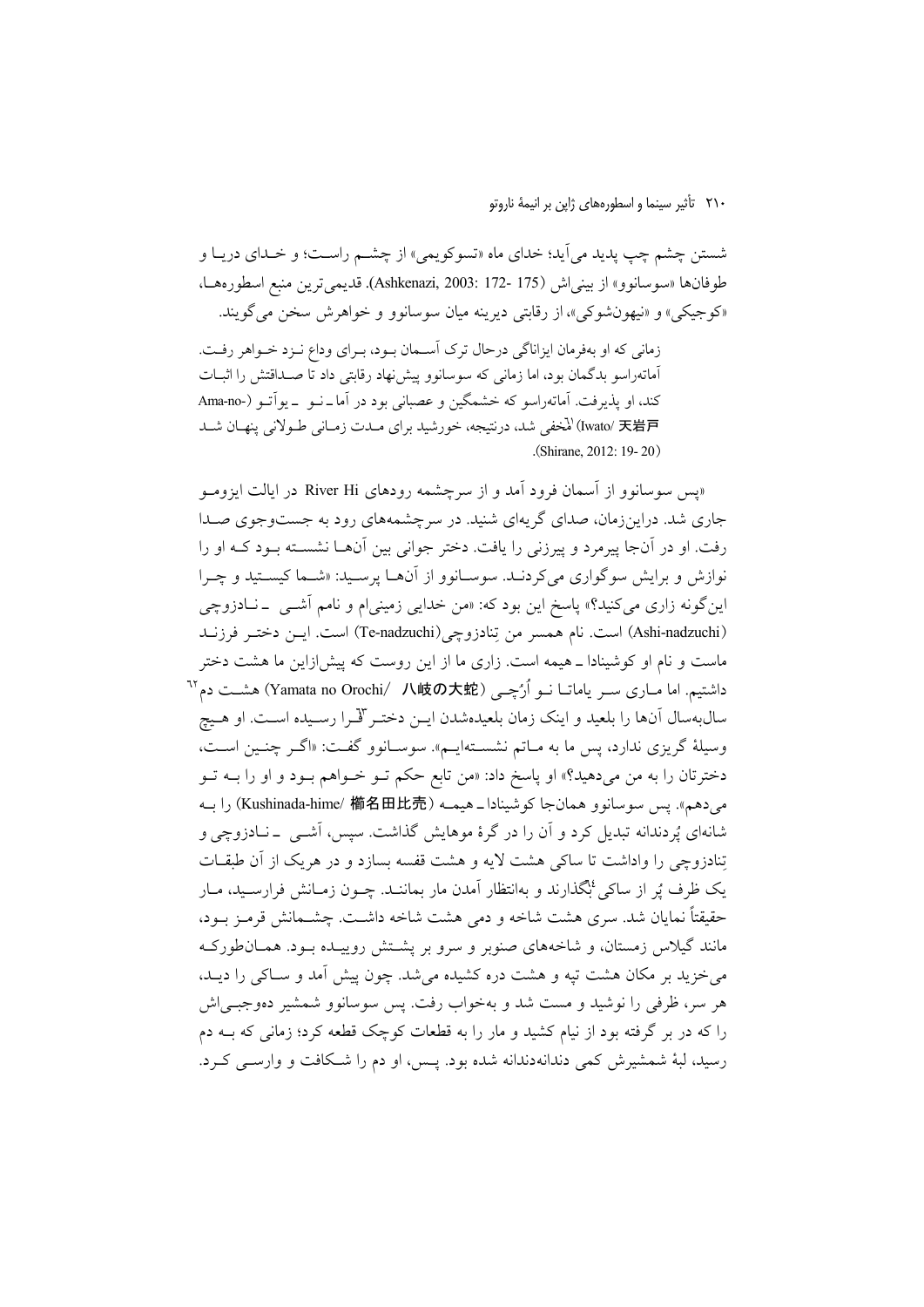درون دم شمشیری بود. این همان شمشیری است که کوسا ـ ناگی نــو تســوروگی (-Kusa inagi no tsurugi/ 草薙の剣) ناميده مي شــود» (52–52 .Aston, 1896: 52). ايــن شمشــير °آز دم اژدها آما ــ نو ــ موراكوموــــ نــوــــ تســوروگي (Ama-no-Murakumo-no-Tsurugi/天叢) ٽيل کوساناگی۔نو۔تسوروگی را سوسانوو بهاسم هدیهٔ اَشتی به اَماتهراسو داد. بنابر افســانههــا، آماتهراسو این شمشیر را بههــمراه آینــهٔ یاتــا نــو کاگــامی (Yata no Kagami/ 八咫鏡) و جبواهر "ياسساكاني نبو ماگاتامـا (Yasakani no Magatama/ 八尺瓊勾玉) بـه سـلفش " نينگي (Ninigi/ 瓊瓊杵)، بهارث داد. ايـن شمشـير مقـدس (نمـاد دليـري)، آينـه (نمـاد حکمت)، و جواهر (نمـاد نيکوکـاري) مجموعـاً سـه نشـان سـلطنتي (Sanshu no Jingi) .(Denney, 2011: 321) ژاین شد (Denney, 2011: 321).



شمشير چمنزن (کوساناگي نو تسوروگي)، آيينه و جواهر

این نشانها نسل بهنسل میان امیراطوران ژاین <sup>9</sup>دست بـهدسـت شــد تــاآنکــه دوازدهمــین امیراطور شمشیر را به جنگجوی افسانهای یاماتو (Yamato/ 大和) داد. یاماتو در میدان نب د .<br>بهدام افتاد و به محاصرهٔ آتش درآمد. او بــا شمشــیر علــف&ــایی را کــه دورش بــود چیــد و دریافت که می تواند یا این شمشیر یاد و آتش (۱٬ مهبار و علیـه مهاجمـان از آن اسـتفاده کنـد <sup>۷۱</sup> .(Pendergrass,  $2015:50$ )

## ٦,٥ کيرين

كيرين (Kirin) أَنَّابِني يا كيلين (@Qilin/ 麒麟) چينـي يــا تكنيـك نــور ويرانگــر ( devastating lightening technique) تشاسوکه که بهنام حیوان اســطورهای گــاه بــا اســب تــکـشــاخ منطبــق می شود که غولی است ساختهشده از تن اژدها، شاخ، و یاهای گوزن و دم شیر.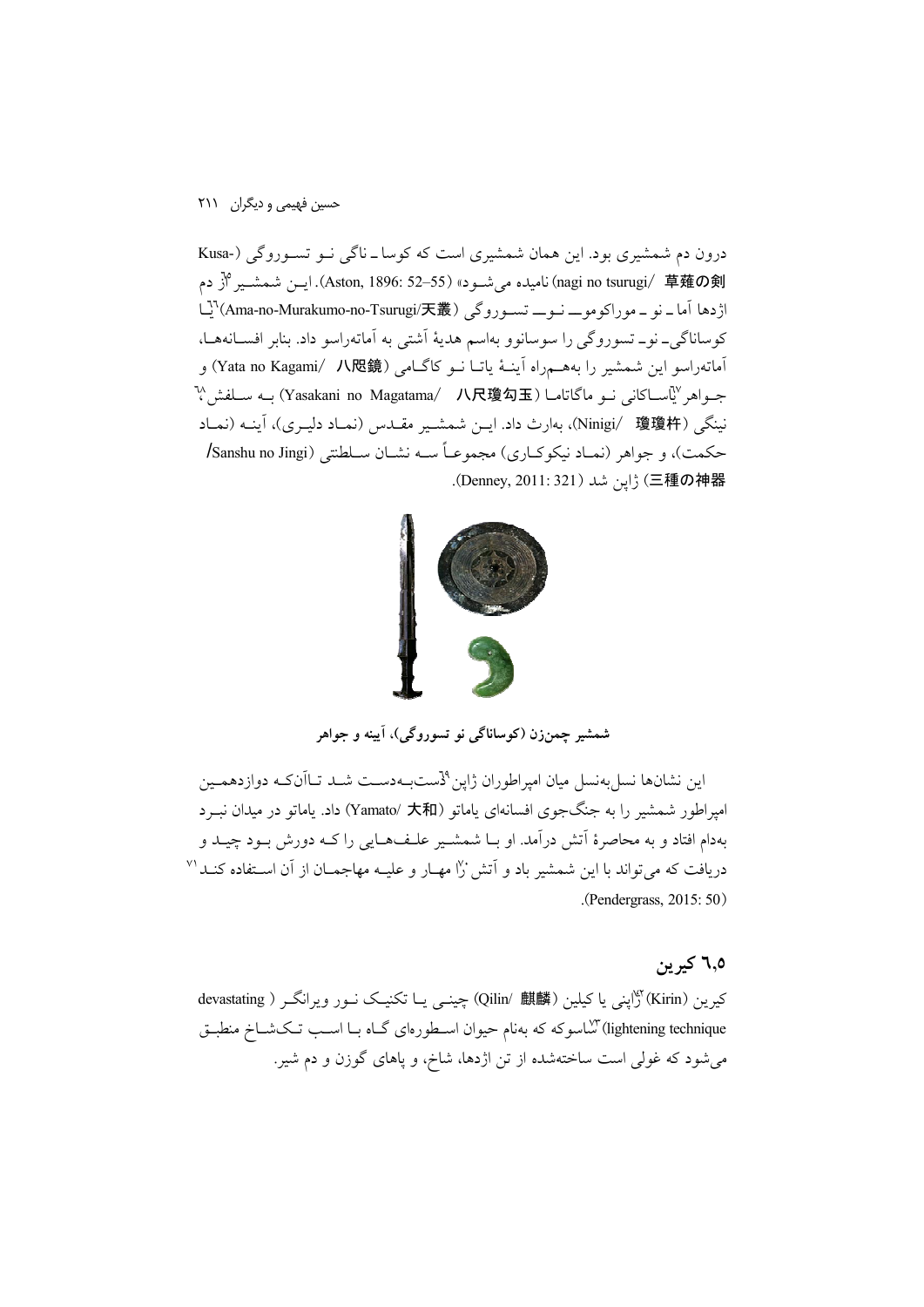#### ٢١٢ \_ تأثير سينما و اسطورههاى ژاپن بر انيمهٔ ناروتو



در ژاپن، این حیوان در رتبهٔ عالیترین تمامی حیوانات اسـطورهای قــرار دارد کــه بعــدازآن اژدها و ققنوس قرار دارند (که تصادفاً نامهای تکنیـکـهـای ساسـوکه نیـز اسـت) و موجـودی خیرخواه و صلح طلب شمرده می شود که خوش[قبالی صرف می]ورد که ظاهراً حتی علفی ک بر أن قدم برمي دارد را نيز از بين نمي برد (http://kaphinated.livejournal.com/62986.html).

## ع. يافتەهاي تحقيق

در بررسی انیمهٔ ناروتو می توان به یافتههای زیر دست یافت:

۱. استفاده از آموزههای آیین بودایی: مثل تمرین سیج مـود (Sage Mood) <sup>پُن</sup>اروتو بعــداز مرگ جیراییا در کوهستان برای خودآگاهی، نشسـتن، و تمرکـز بـرای جـذب چـاکرا کــه از حالات یوگاست، کارما که حضور جدی در عرفان شـرق و بودیسـم دارد (نـاروتو یـاد می گیرد خوبی کند تا خوبی ببیند و بتواند دشمنانش را ببخشد). حضور نمـاد یانـگ در شخصیت ناروتو، سفر درونی ناروتو که ریشه در آئین شینتو و بودایی دارد.

۲. نــاروتو شخصـــيت محــوري و قهرمــان اصـــلي اســـت. نكتــهٔ بــارز در ســـاختار شخصیتپردازی ناروتو این است که شخصیت سـیاه مطلـق و ضـدقهرمان نـدارد. در رونـد روایت، مجموعهٔ ناروتو با دو دوست، دو رقیب که از برادر به هم نزدیـکترنـد، دو دشـمن که بهترین دوست یکدیگرند و دچار جنگی درون خودند، مواجه می شویم. داسـتان نــاروتو تقابلی تراژیک بین این دو است.

۳. یکی از مراحل سفر اسطوره گذر از نگهبان و رسیدن به هــدف اســت. نــاروتو حکــم نگهبان آستانه را دارد. ساسوکه در آخرین و بزرگترین آزمـایش بـا اهــداف واقعــی بــرادر بزرگش که الگویش است آشنا می شـود و در نقطـهٔ اوج پـا جـای پـای او مـی گـذارد و در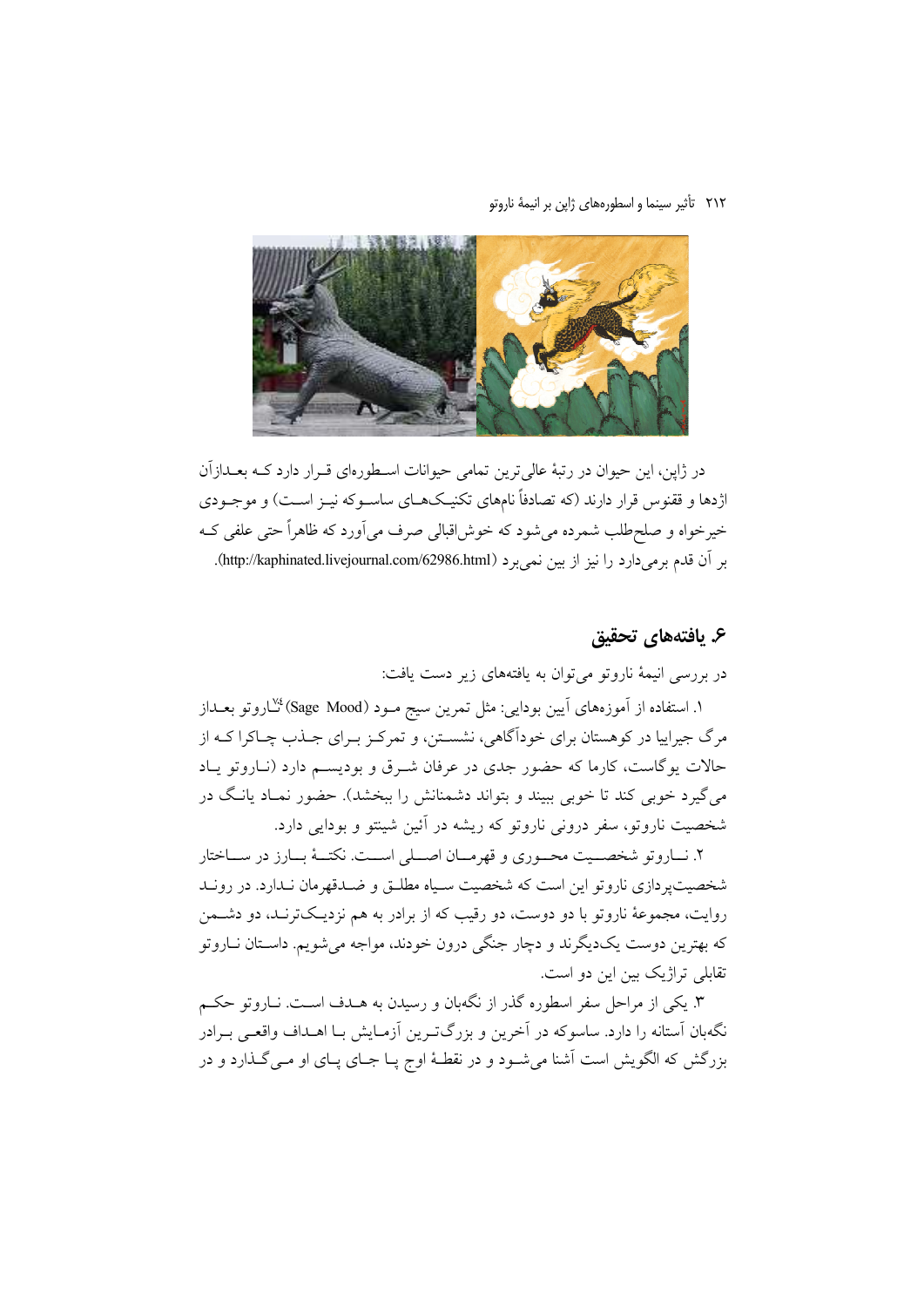مراحل پایانی به خانه برمی گردد. نیرد آخر او با ناروتو نیز نیرد بین خیر و شـر نیسـت، نیـرد بین دو تفکر برای رهایی بشر است.

٤. ساكورا، قهرمان زن داستان، در آغاز شخصــيتي ضـعيف دارد. او بــهواسـطهٔ ضـعف و عشق خود احساس نیاز به قویشدن میکند و برای خود هدفی مشـخص مـیکنـد، بـا پیـر فرزانه و شاگرد او روبهرو می شود، خود ظاهری اش را کنار می زند و درنهایت بـه شخصـیتی متعالی تبدیل می شود. مقصدی برای بازگشت ساسوکه؛ کسی که بهعنوان روح لطیف حـاکم بر داستان منتظر قهرمان راهگمکرده مے مانــد و بــهواســطهٔ قــولی کــه بــه او داده مــی شــود پُررنگترین هدف در روایت پایهریزی و پیش برده می شود.

## ۷. نتىجەگىرى

اسطورهها و حکایتهایشان بخشی از فرهنگ یک سرزمین اند که ازجانـب اجـداد و نباکـان نقل، ثبت، و مانا شدهاند، اما این که روایتهای بهارثرسیده تا چه حد مبی توانید موردتوجهٔ مردمان امروزی قرار بگیرد مسئلهای تأمل برانگیــز و موردتوجــهٔ ســینماگران و تولیدکننــدگان انیمیشن است. سینما براساس ویژگی واقعرنمایی خود در تلاش است تــا همــواره باوریــذیر باشد، همذاتپنداری کند، و گریزخواهی نماید. انیمیشن امروزی این مهم را دریافته است و ۔<br>تلاش می کند از ایــن ویژگــی هــا در آثــار خــود اســتفاده کنــد. مجموعــهٔ نــاروتو سرشــار از داستانهای پُرکشش، با شخصیتپردازی و قهرمانپروری مستحکم براسـاس حکایـتهـای اساطیری و کهن ژاپن، نمونهایی بارز و نشئتگرفته از همین تـأثیرات سـینمایی اسـت. ایــن مجموعه، بیش(زآنکه وابسته به کیفیت هنری آن باشد، متأثر از هنر واقــعرنمــایی و دورکــردن مخاطبان از تماشای یک اثر تخیلی است. شـهرت و محبوبیـت جهـانی نــاروتو شــاهد ایــن مدعاست که فرهنگهای گوناگون بهرغم ناآشنابودن با زبان نمـادین و نشــانههــا، مفــاهیم، و اندیشههای خاص شخصیتها و روایتهای این مجموعه توانستهانـد بـا آن ارتبـاط برقـرار کنند. الگوی روایتی و اساطیری این مجموعه، که براسـاس دگرگـونی و بازشناسـی قهرمـان پايەريزى شدە، برمېناي واقعرنمايى سينمايى طراحى شدە است. مخاطب، پـسراز مواجهــه بــا این مجموعه، تبدیل شدن شخصیت ضعیف مجموعهٔ ناروتو را به قهرمانی که هــدفی بـزرگ پیدا میکند و در راستای رسیدن به آن با نفس خـود مبـارزه مـیکنـد بـاور مـیکنـد، بـا آن همذات پنداري مي کند و مي تواند تأثيرات گريزخواهي را در او پديدار سازد. بههمـين دلايـل، تأثیر سینما و اسطورههای ژاپن در مجموعهٔ انبمهٔ ناروتو مشهود و قابل درک است.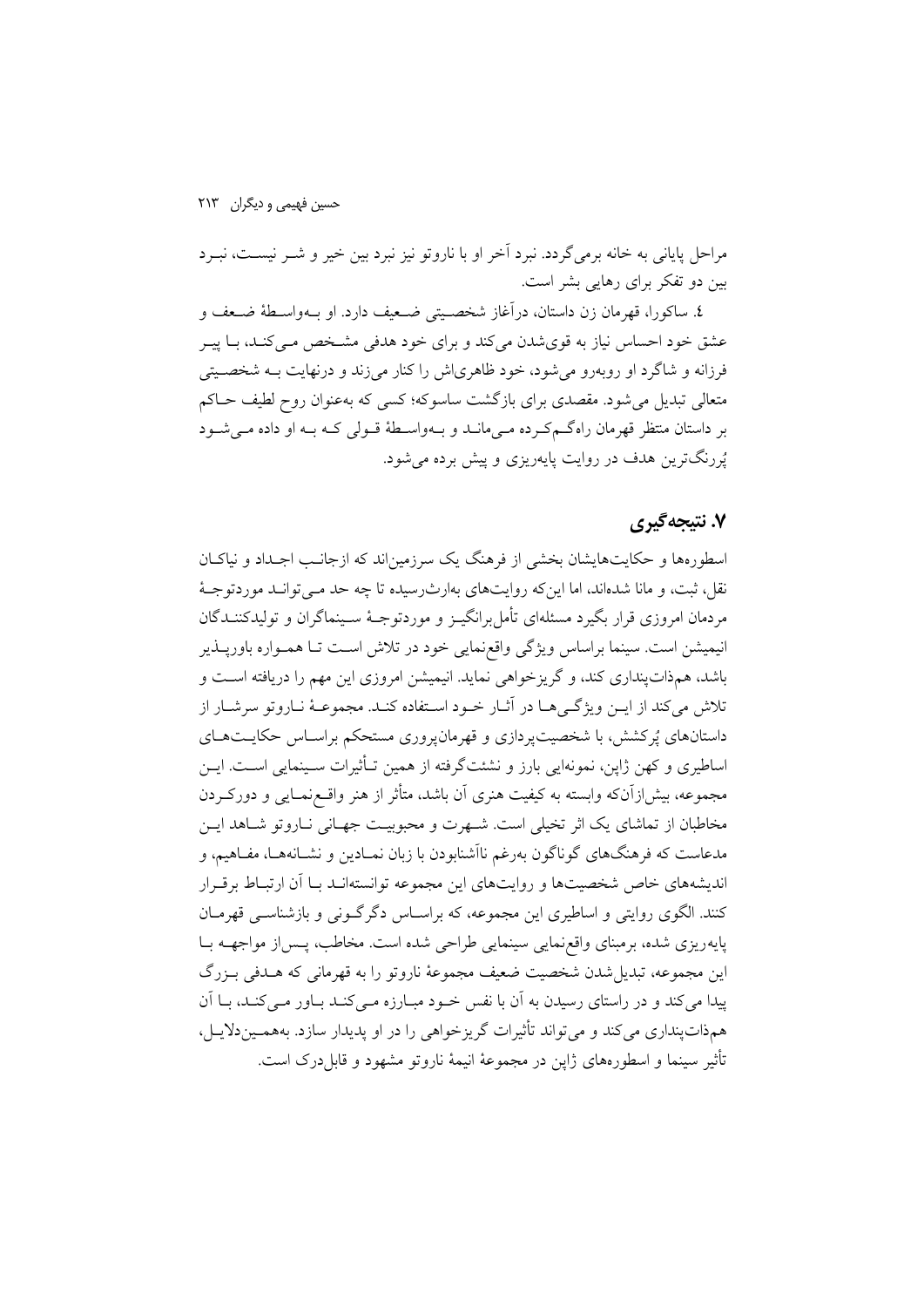# <u>پى</u>نوشتھا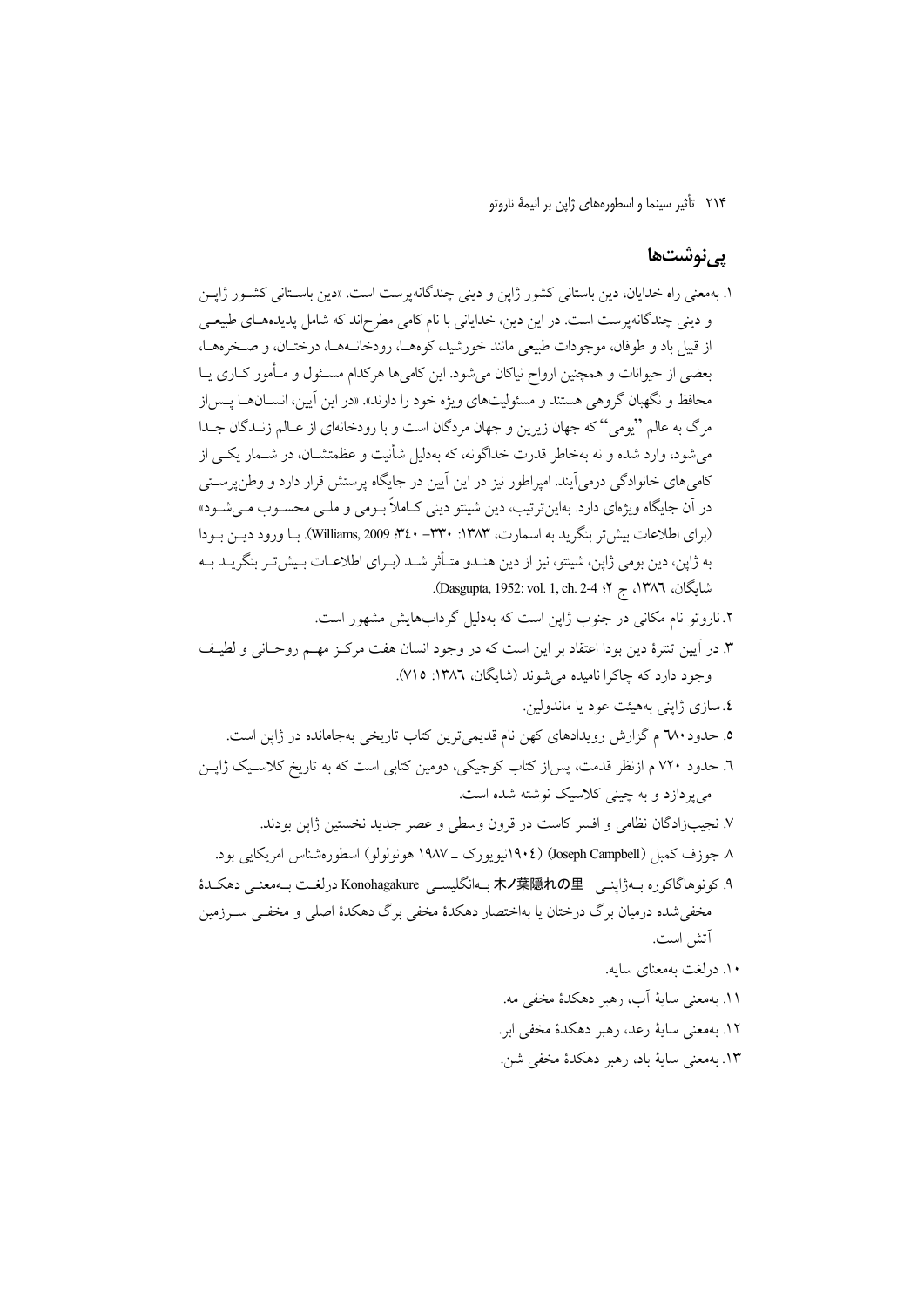١٤. بەمعنى سايۀ خاک، رهبر دهكدۀ مخفى صخره. ١٥. بەمعنى پنج سايە. ۱٦. هاتاکه بهمعنی زمین زراعی و کاکاشی بهمعنی مترسک است. شخصـیتی سـادهگیـر و در مـواردی حتی تنبل است. همچنین به کپی نینجابودن او اشاره دارد. ١٧. ميناتو ناميكازه، شاگرد جيرايا و شخصيتي قوي است. ۱۸. یک جناس است، بهمعنی مارپیچ، چرخاب یا گرداب. ۱۹. هر شخصیتی تکنیک ویژه خود را دارد. ۲۰. باور عمومی مردم این است که کیتسونهها بهشکل زنـان زیبـا بـرای فریـبدادن افـراد درمـی اَینـد. تکنیک اغواگری ناروتو بهحالت تغییر شکل کیتسونه به فولکلور شرق برمی گردد. ۲۱. Six Paths of Pain : ۱– طريقت روح نيک (Deva Path) يــا (Deva-gati)؛ ۲– طريقــت آســورا (Asura-gat) یا (Asura-gat)؛ ۳- طریقت انســان (Human Path) یــا (Manushya-gati)؛ ٤– طريقت حيوان (Animal Path) يــا (Tiryagyoni-gati)؛ ٥– طريقـت پرتــا (Preta Path) يــا (Preta-gati) شخصیتی سیریناپذیر و نیازمند. آنهـا همچنـین بـا اعتیـاد و وسـواس پیونــد خوردهاند؛ ٦– طريقت ناراكا (Naraka Path) يا (Naraka-gati) ناحيــهٔ جهــنم وحشــتناکتــرين ناحية شش مسير است. ٢٢. آخرين بازمانده از خاندان اوچيهاست و بنابراين خصوصيت اين اصل و نصب، يعني شــارينگان، را داراست. ۲۳. دوست شاه و شوالیهای افسانهای و مشـهورترین شـهسـوار از جمـع شـوالیههـای میزگـرد بهتـرین شواليۀ او يود که گوئينويږ، ملکه و همسر آرتور، را به معشوقگي خود گرفت. ٢٤. مرلین مشهورترین جادوگر در اساطیر انگلیســی اســت. در افســانههــا او هــم،عصــر پادشــاه آرتــور بو ده است. ۲۵. ساسـو که از خانــدان اوچیهــا و تکنیکهــای ایــن خانــدان بــر اســاس شــارینگان اســت. او وارث ايندر است. ٢٦. این تکنیک از نسل خاندان هیوگا (Hyūga/ 日向国) است که با مرور زمان و یک سـری حــوادث به شارینگان تبدیل شده است. وقتی دارندگان شارینگان یک تکنیک را می بیننـد مـی تواننـد آن را حفظ کنند و حتی می توانند درک کنند که چه مقـدار چـاکرا نیـاز دارنـد و چگونــه مــی تواننــد از حركات دست آن استفاده كنند. ۲۷. آسوراها از اسطورههای هند آمدند و بهعنوان روح طبیعت شناخته می شوند که دربراب خلدایان قرار دارند. آنان تشنهٔ قدرتاند و با خدایان برابری میکننـد کـه البتـه در طـول تـاریخ بـهواسـطهٔ گناهان به موجوداتی دونمایه تبدیل شدند.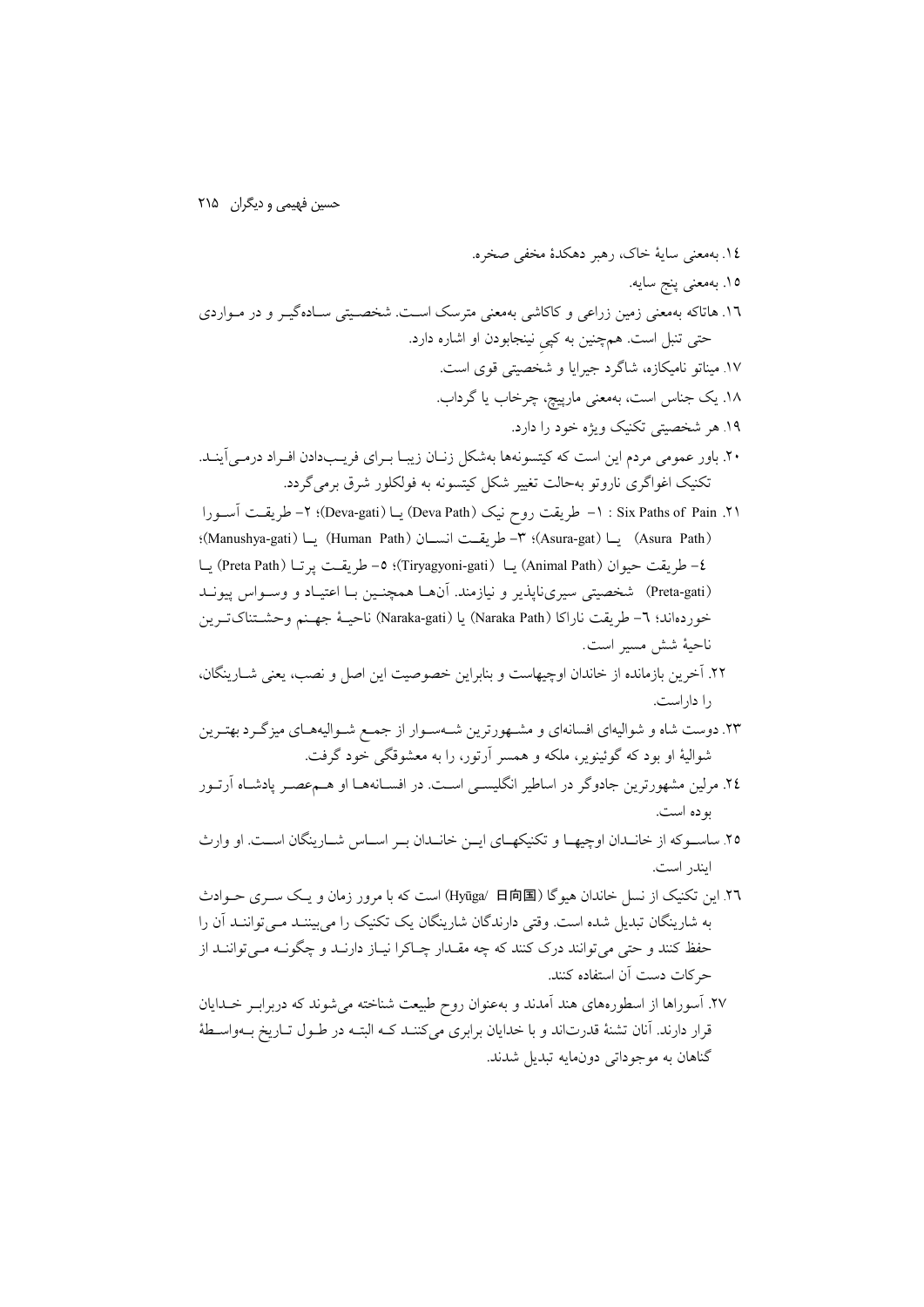٢١۶ تأثير سينما واسطورههاى ژاپن بر انيمة ناروتو

- ۲۸. در بودایی و متون ژاپنی با نام ساکرا شناخته میشود، از اساطیر هند است. او آذرخش را رهبـری می کند و بر فیلی بهنام ایراواتا (Airavata) سوار است.
- ۲۹. به آن دختر این اجـازه داده شـده بـود کـه هـر مـردي را بـهعنـوان همسـر بپـذيرد و او پيرمـردي آسورایی را که می دانست ایندرای تغییرشکل داده است انتخاب کرد.
- ۳. بهسبب زيبايي و حيـات كوتـاهش در ژاپــن محبـوب اسـت و ازجنبـهٔ تـاريخي بـا سـامورايي هـا ارتباط دارد.
	- ۳۱. می توان درکل نام او را مزرعهٔ بهاری شکوفههای گیلاس ترجمه کرد.
- ۳۲. در انیمــهٔ نــاروتو، ارواح پلیــد یــا هیولاهــای دم دار(بیجوهــا) براســاس تعــداد دمهایشــان نامگذاری میشوند.
- ٣٣. تانوكي ها حيواناتي داراي قدرتهاي مافوق طبيعي شيادانهانـد. آنهـا يسـتانداران سـاكن ژاپـن|نـد که ظاهری بین سگ و راگون دارند و در بین اشـباح حیـوانی رغیـب کیتسـونه اسـت ( Brenner,  $(2007 \cdot 187)$
- ٣٤. هیولاهای گربهسان در ژاپن محبوباند. گفتـه مـی شـود گربـهٔ دو\_دم در اسـاطیر گربـهای اسـت قدیمی که دمش به دو قسمت تقسیم شده است. این گربهها عظیمالجثهاند. دوـــ دم را روح زنــده نامیدند. او نیی یوگیتو از قوم رعد و ساکن دهکدهٔ ابر پنهان است.
	- ۳۵. هیولایی نهنگمانند است.
- ٣٦. لاکيشتها گونهاي متداول در داستانهاي کل دنياينـد و هيولاهـاي دريـايي در لاکيشـت سـهــــ دم کل ژاپن وجود دارند.
- ۳۷. در اسطورهٔ ساتوری جانور گوریل ماننـدی سـاکن کـوه اسـت. در داسـتان سـنتی چینـی دیگـری، «سفر به اختر»، ميمون جواني بهنام سون ووكونگ به ماجراجويي مي پردازد. اين داستان منبع الهــام نویسندگان دیگر مثل آکیرا توریاما در داستان دراگون بال هم بـوده اسـت. در جـایی دیگـر آمـده است اين شخصيت از چهاردُمي افسانهاي بهنام سوكوو الهام گرفته شده است. سوكوو چهـاردُم و گازی سمی در تمام بدنش دارد. در اساطیر ژاپن و افسانهها بهصورت موجودی با سر خـروس و بدن ماري با چهار دُم اَورده شده کـه ايـن خـروس و مـار در بـدن سـوکوو بـهصـورت زوجـي خوش بخت در کوه فوجي زندگي مي کنند.
- ۳۸. بیجویی با شکل سگی پنجـ دم است. هریک از دمهای او نمایندهٔ یکی از عناصـر پـنجگانـهٔ آتـش، باد، اّب، خاک، و اَذرخشlند که زمانی که استفاده میشوند می توانند ویرانی بهبار اَورنـد. توانـایی او در استفادهٔ همهٔ عناصر و تلفیق آنهاست البته هریک از این عناصر به تنهایی مـی تواننــد فاجعــه ىەيار آورند.

٣٩. اسب دلفيني.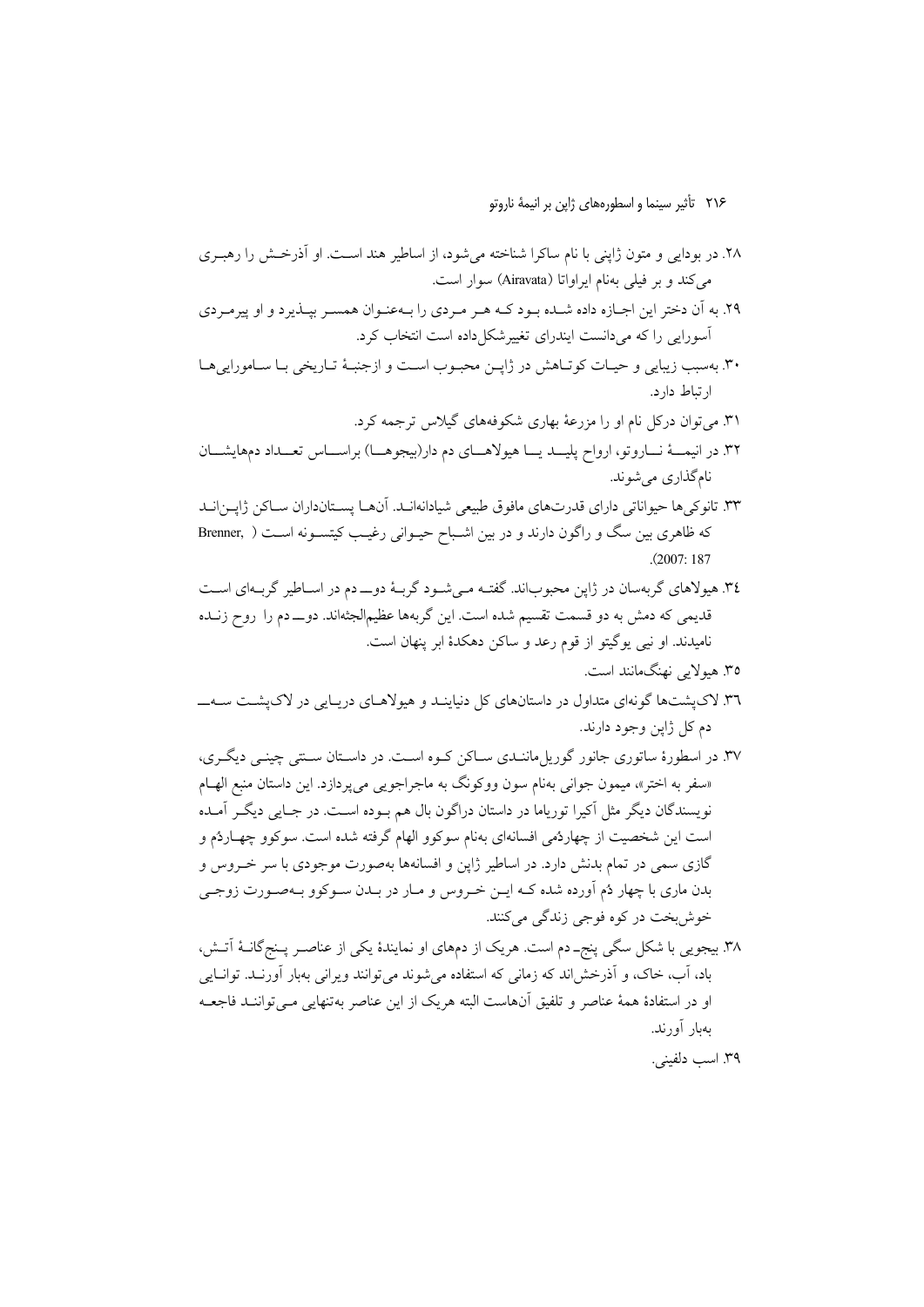- ٤٠. شكم يايان نوعي از حشراتانـد. آنهـا در محـل هـاي گونـاگون ازجملـه رودخانـههـا، بيابـانهـا، اقیانوس ها و غارها زندگی مے کننـد. در اسـطورهٔ سـازاعهــــ اونـی حلـزون شـیطانی بــا توانــایی تغییر شکل است. نام سایکن از اسطورهای چینی گرفته شده است. ١ ٤. حلزون بي صدف.
- ٤٢. سوسکهای کر گدنی ازجمله انواع سوسکهـای موجـود در دنیاینـد. آنهـا هـمجنـین بـهتناسـب جثهشان از قوىترين حيوانات روى زمين بهحساب مى آيند.
	- ٤٣. چوم اي.
- ٤٤ زماني كه هشت\_دم به دهكدهٔ مخفـي ابـر حملـه كـرد، او را در بـدن فوكـاي مهـر كردنـد ولـي، بهدلیل وحشی گری و کنترل&ناپذیربودن او، فوکای کنترل او را از دست داد و هشـت\_دم آزاد و به فرم واقعی اش تبدیل شد.
	- ٥٤. گيو کي.
- ٤٦. بــهواســطة تكنيـكـهــاي( Uzushiogakure no Sato/ 渦潮隠れの里 )نينجاهـاي روسـتاي مخفـي جريان جرخشي مهركر دنشان Fuuinjutsu/ 封印術 شهرت داشتند.
	- ٤٧.اندک نینجاهایی هستند که قادرند نیروی بیجوها را مهار کنند.
		- ٤٨. داناي شش طريقت.
- ٤٩. فقبط سنجو هاشيراما (Senju Hashirama/ 干手柱間) اولين هوكاگ، اوچيهـا مـادارا، يـاگورا (Yagura/ やぐら) پنجمین میزوکاگه، کیلربی و اوزوماکی ناروتو توانایی مهـار آنهـا را در حالـت طسعىشان داشتند.
	- ٥٠. جيريا، فرزند گاتا، فرمان(وايي در جزيرهٔ نه استاني کيوشيو است.
	- ٥١. بهمعنی بامداد، گروهی نینجا هستند که بیرون از تشکیلات روستاهای مخفی شکل گرفتند.
- ٥٢. نینجای گریخته از ایواگاکوره (دهکدهٔ مخفی سنگ) عضوی از گـروه سـیاه انفجـار بـود. دی (Dei) بهمعنـي گــل كــه اشــاره بــه اســتفاده او از خــاك و گــل دارد و دارا ( Dara) از اســطورهٔ ژاپنــي دايدارابوچي (Daidarabotchi) گرفته شده است.
- ٥٣. بهمعني راسو است كه در ژاين به موذي گري، شـيطان صـفتي، فـال بـد شـهرت دارد و مربـوط بـه مرگ است. توانایی هیپنوتیزم و تصرف انســانهــا را داراســت و طبیعــت نیرنـگ]میــز راســو هــم علامت رفتار يُرسوءتفاهم و مقاصد مخفى اوست.
- ٥٤. نینجـای گریختــه از تاکیگــاکوره (دهکــدۀ مخفــي اَبشــار) بــا ســطح اس (یکــي از شــش ســطح طبقهبندی تکنیکها که در ردهٔ جونین و کاگه استفاده میشود)، بـهدلیـل نـامیرابودن او هــمراه بـا هیدان و کیسامه با عنوان زامبی از آنها یاد می شود. طراحی شخصیت کاکوزو از اسطورهای به ام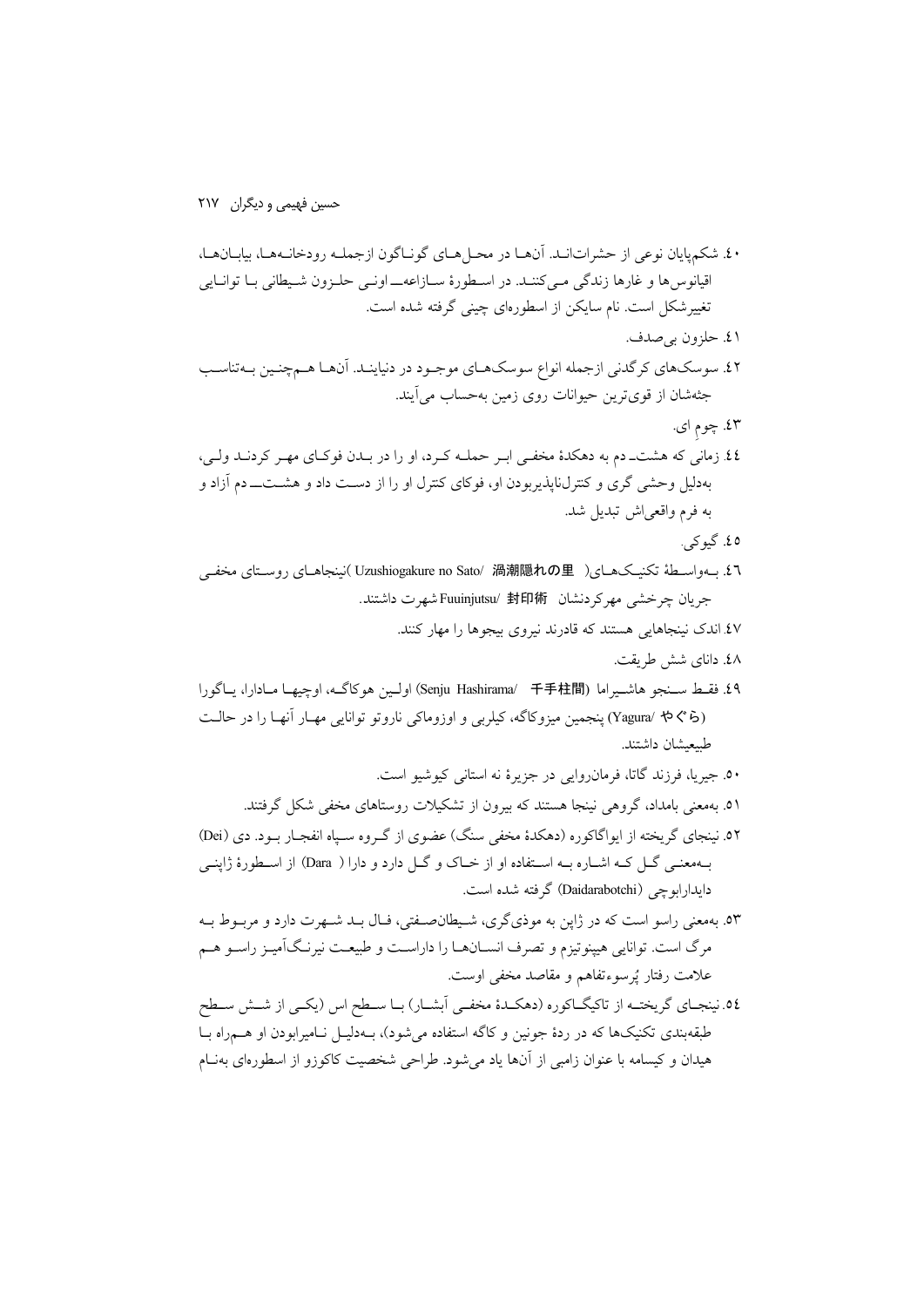کوچیساکه\_اونا می باشد . این اسطوره در طول دهان تـا گوشــش شــکافی دارد کــه زیــر ماســکی ینهان شده و ماسک کاکوزو هم به همین شکل است.

٥٥. بهعنـوان هيـواي دهكـدۀ مخفـي مـه مـوردترس ديگـران بـوده اسـت. او نينجـاي سـطح اس، از کیریگاکوره (دهکدهٔ مخفی مه در سرزمین آب) و یکی از هفت نینجای شمشیرزن مه، است کـه به آکاتسوکی پیوست. نام کیسامه بهمعنی کوسهٔ شیطانی است و در طراحی شخصیت او از سامه بیتو(Samebito) موجودی در داستانی به همین نام نوشته لافکادیو هـرن0للهـام گرفتـه شـده. سـامه بیتو کوسه ای انسانی شده است که با پوست سـیاه، چشـمانی بـه رنـگ سـبز زمـردی، صـورتی شيطاني و ريشي مثل ريش اژدها تصوير شده (https://en.wikipedia.org/wiki/Samebito).

٥٦. نماد چینی نیروهای دوگانهاند، شامل اصل فعال یا نرینه (یانگ) و اصل منفعل یا مادینه (یین)

٥٧. باوجودی که بسیاری از اصطلاحاتی که به تکنیکههای عمـومی نینجو تسـو اشـاره دارنـد از سـنت بودایی است، آنها که به شارینگان مربوط است از دین دیگر ژاپـن، یعنـی شـینتو، گرفتـه شـده است. نام تکنیک منگکیو شارینگان (Mangekyo sharingan jutsu) کاکاشی (کومی) از دیــن دیگــر ژاپن، يعني دين آينو (The Ainu or the Aynu/  $\mathcal{T} \nmid \mathcal{R}$ ) آينو بوميـان شــمال ژاپـن(نــد و انبــوهي از خدایان خود یا کامویی را دارند) می آید. هرچند ایــن نــام امــروزه بــیش تــر بــه «قــوت و شــأنیت خدايان» معنا مي دهد.

٥٨. سوسانوو يک جنگنده عظيم بوسيله چاکرای استفاده کننده تشکيل مـیدهـد کـه اسـتفاده کننـده را احاطه مي كند. چاكراي مصرف شده توسط سوسـانوو بسـيار زيـاد اسـت و در صـورت وجـود يدافند غيرقابل نفوذ، به چشم فشار وارد مي شود.

ORttp://whatever-wip.blogspot.com/2012/04/japanese-mythology-behind-sharingan.html

- **.۲.** نبرد بزرگ<sub>ی،</sub> شکل گرفت که قبیلهٔ اوچیها نباید شکست میخورد. ایزانـاگی بـه چیــزی بــینهایــت ارزش مند تبدیل شد. ولی باوجود چند استفادهکننده از ایزاناگی، هرجومرج خاندان اوچیهـا را فـرا گرفت. زمانی که شخص استفاده کننده از ایزاناگی در تله ایزانامی افتد و نتیجهٔ اصـلی را بپــذیرد و دیگر از ایزاناگی استفاده نکند واقعیت حلقه متوقف میشـود. ایـن تکنیـک شـخص را بــهسـوی پذیرفتن سرنوشت هدایت میکند و او هیچ اصرار به تغییرش ندارد.
	- ٦١. غار صخرهٔ أسماني.

٦٢. هشتدم ياماتا نو اوروچي، بيجويي مارگونه با چشماني قرمز بــهرنـگ خــون، هشــتســر، و داراي قدرت شیطانی و نماد شیطان است. هریک از سرهای یاماتا نو اوروچی سمبلی را معرفی میکند. ٦٣. شايد بتوان دليل شهرت سوسانو را بـهقتـل(رسـاندن هيـولاي هشـت سـر ياماتــاــــ نــوــــ اوروچـــي دانست. سوسـانوو بعـداز تبعيـد از بهشـت زوجـي را يافـت كـه بـا زاري دختـر هشتمشـان، کوشیناداهیمه، را برای خوردهشدن پیش یاماتاــ نو\_اوروچی میفرستادند (هفت دختر دیگــر قــبلاً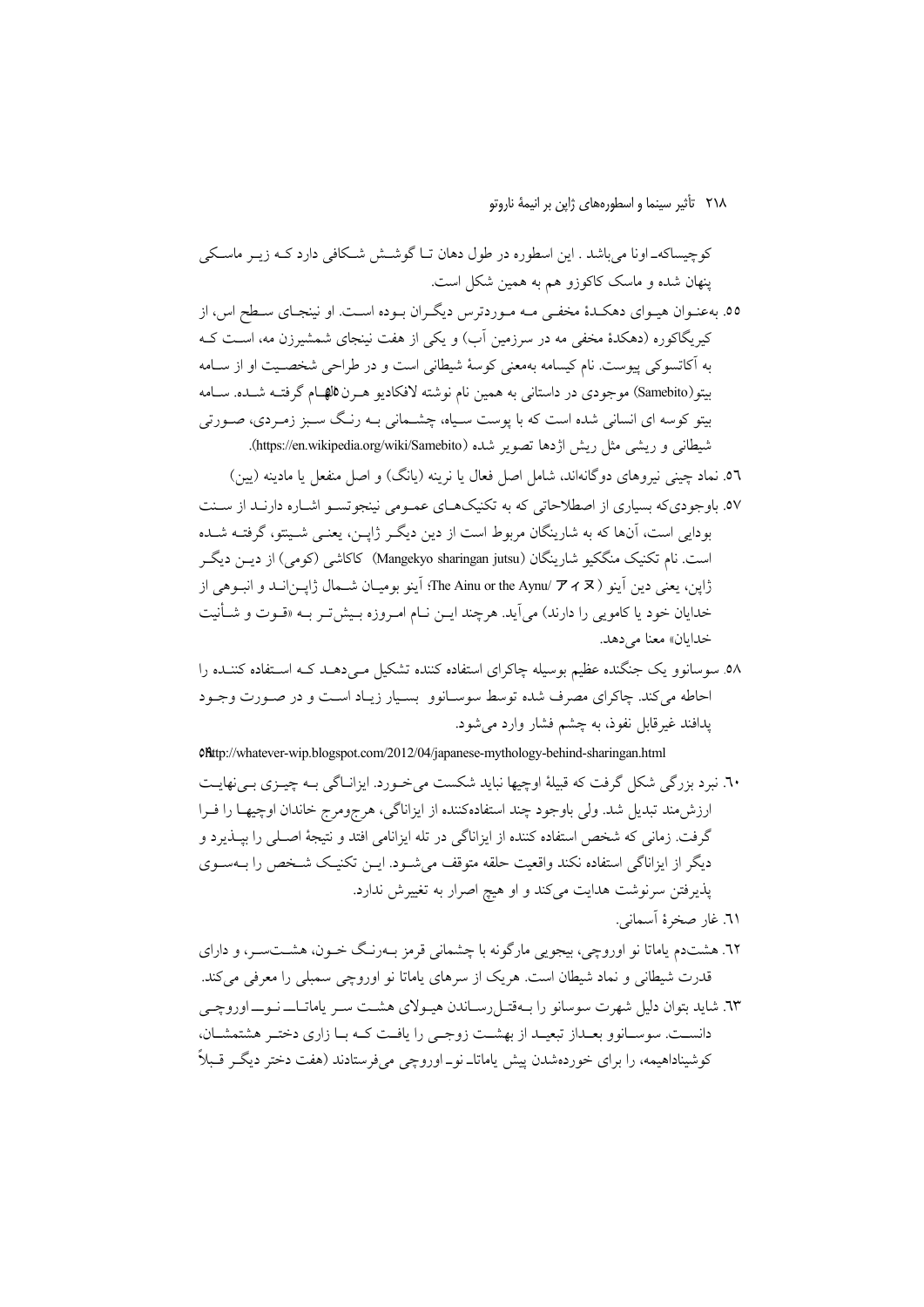## كتابنامه

اسمارت، نینیان (۱۳۸۳). تجربهٔ دینی بشر، ترجمهٔ مرتضی گودرزی، ج ۱، تهران: سمت.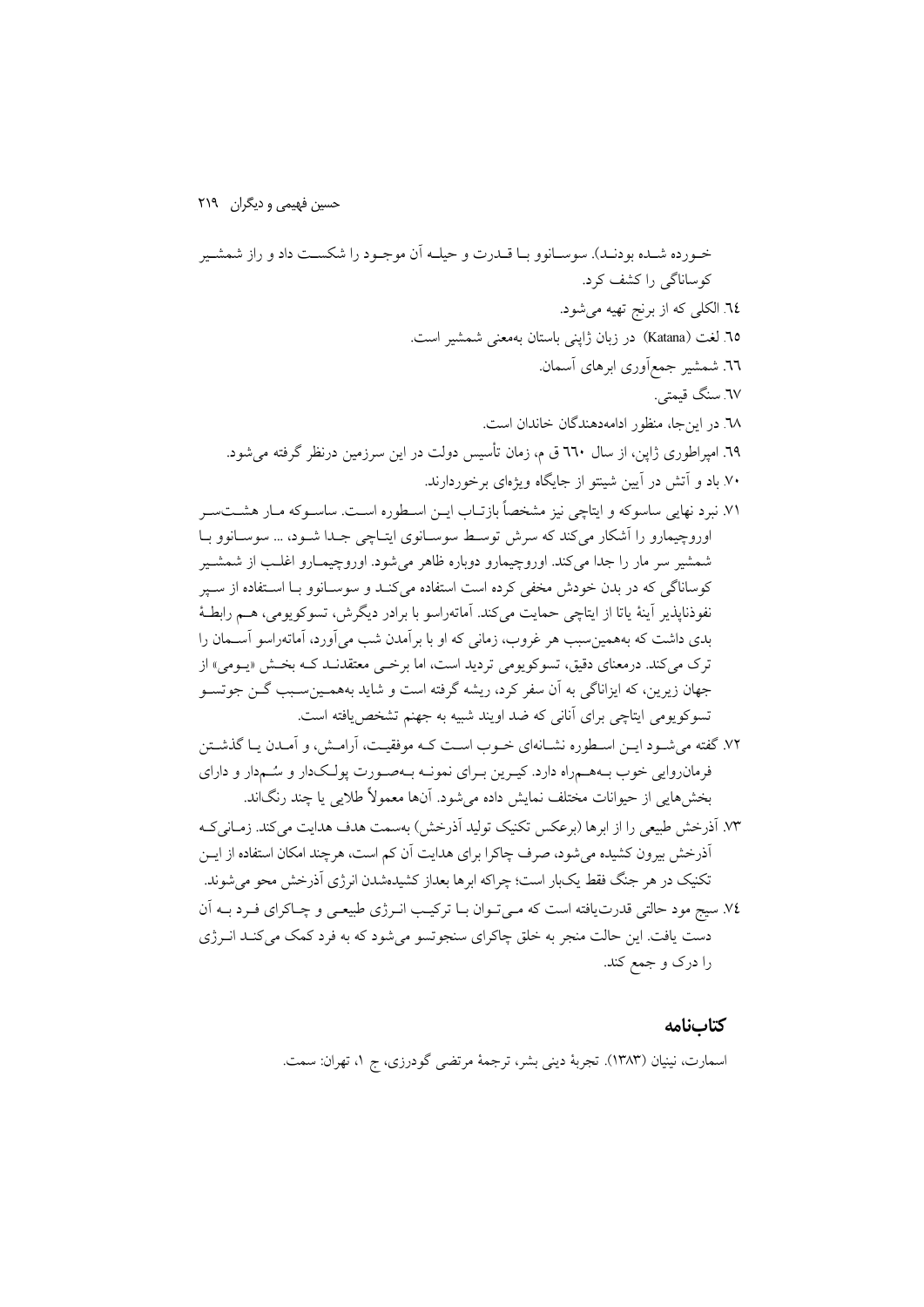Ashkenazi, Michael (2003). Handbook of Japanese Mythology, California, ABC-CLIO.

- Aston, W. G. (1896). "Book I: The Age of the Gods", in: Supplement: Nihongi, Chronicles of Japan from the Earliest Times to A.D. 697, London: Kegan Paul, Vol. I.
- Brenner, Robin E. (2007). Understanding Manga and Anime, London: Green Wood Publishing Group.
- Cirlot, J. E. (2001). A Dictionary of Symbols, Trans. from the Spanish by Jack Sage, London: Routledge & Kegan Paul Ltd.
- Clements, Jonathan and Helen McCarthy (2006). The Anime Encyclopedia- A Guide to Japanese Animation since 1917, California, Published by Stone Bridge Press.
- Dasgupta, Surendranath (1952). A History of Indian Philosophy, Delhi: Motilal Banarsidass Publ., Vol. 1.
- Denney, John W. (2011). Respect and Consideration, United States, Lulu.com.
- Griffis, William Elliot (1880). Japanese Fairy World: Stories from the Wonder-Lore of Japan, New York, Steam Printing House.
- Ingulsrud, John E. and Kate Allen (2009). Reading Japan Cool, Patterns of Manga Literacy and Discourse, United Kingdom: The Rowman & Littlefield Publishing Group.

Johnson-Woods, Toni (2010). "Introduction", in: Manga: An Anthology of Global and Cultural Perspectives, Toni Johnson-Woods (ed.), New York: The Continuum International.